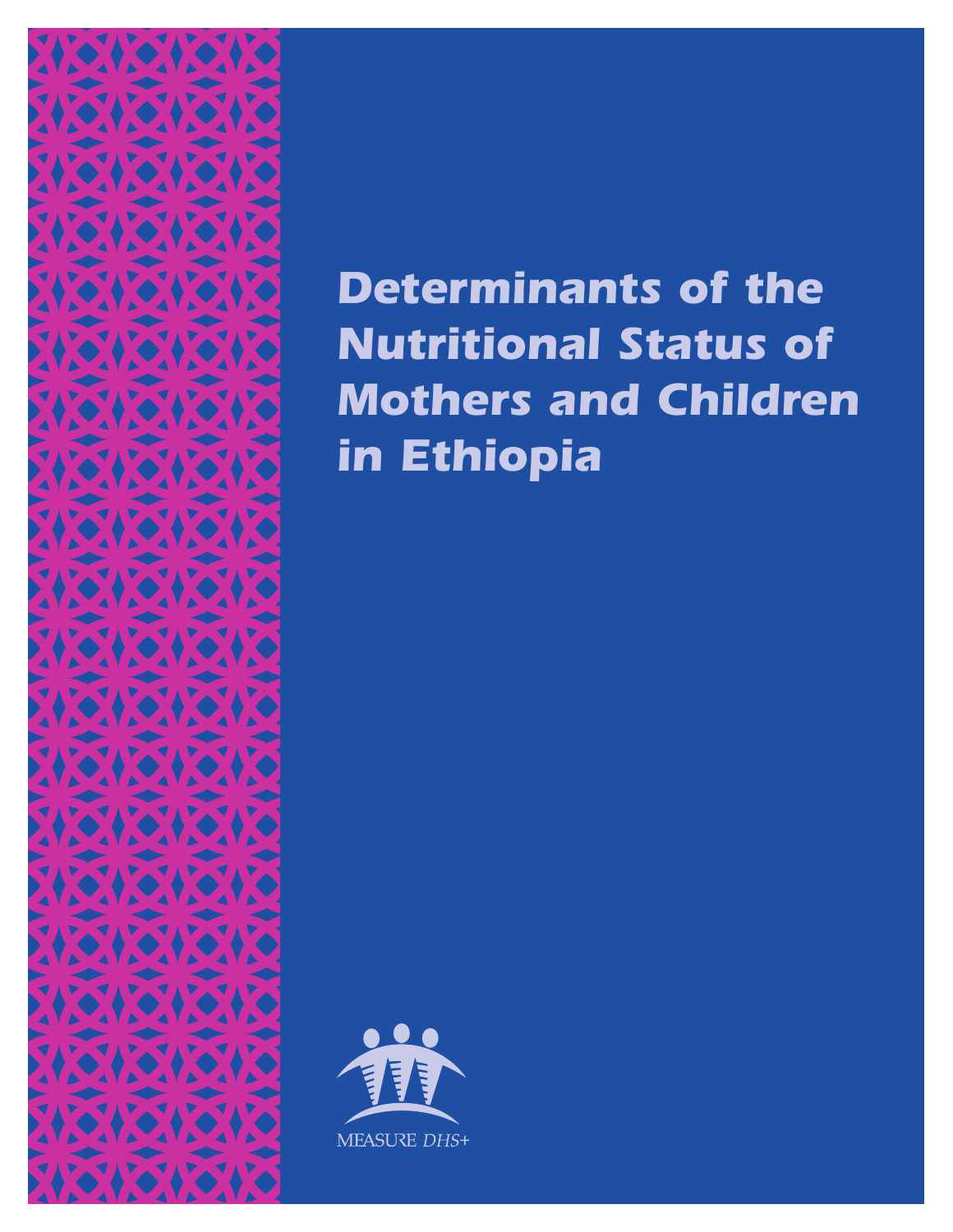# **Determinants of Nutritional Status of Women and Children in Ethiopia**

**ORC Macro Calverton, Maryland, USA**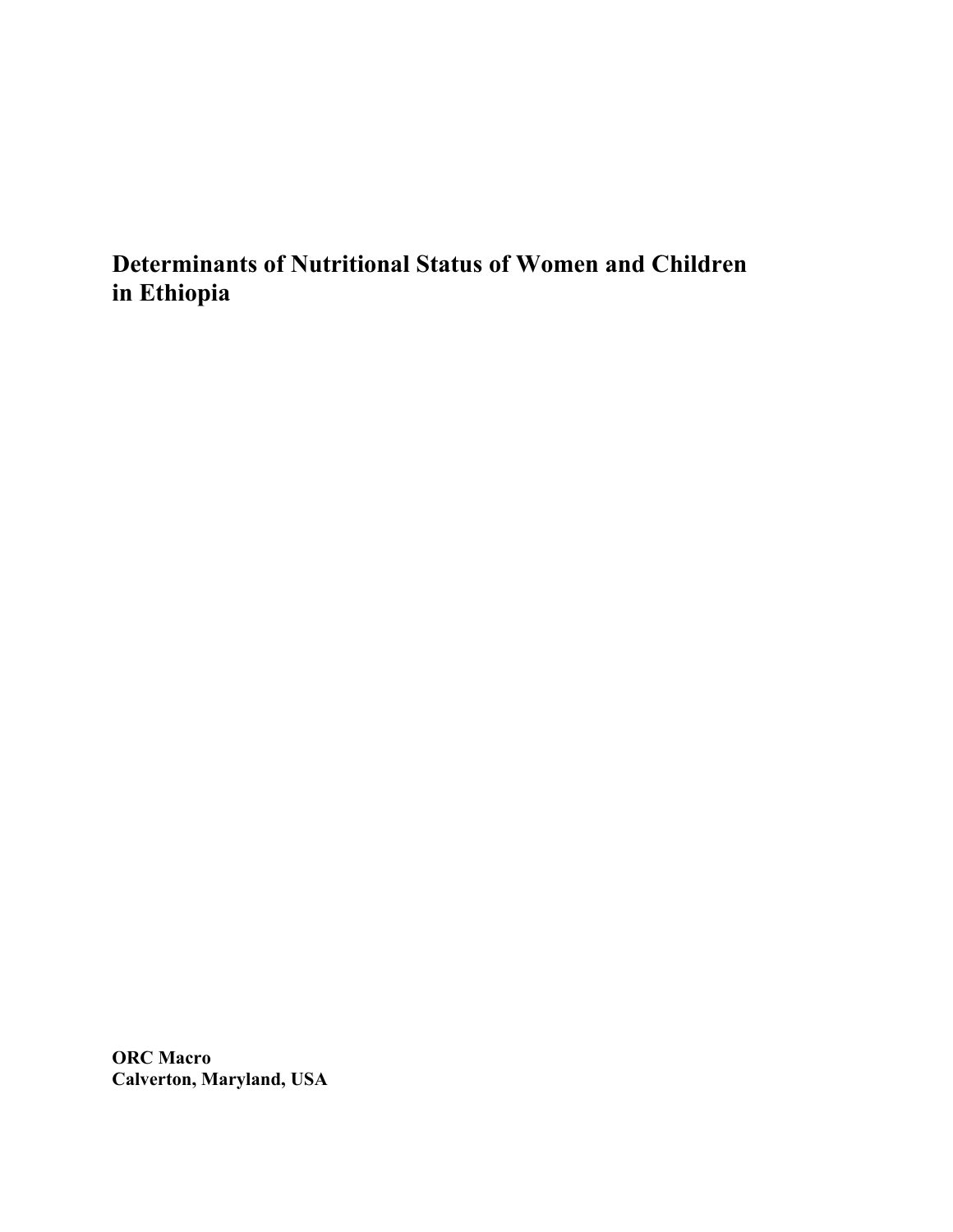# **Determinants of Nutritional Status of Women and Children in Ethiopia**

**Woldemariam Girma Timotiows Genebo** 

**Ethiopia Health and Nutrition Research Institute, Addis Ababa, Ethiopia** 

> **ORC Macro Calverton, Maryland USA**

> > **November 2002**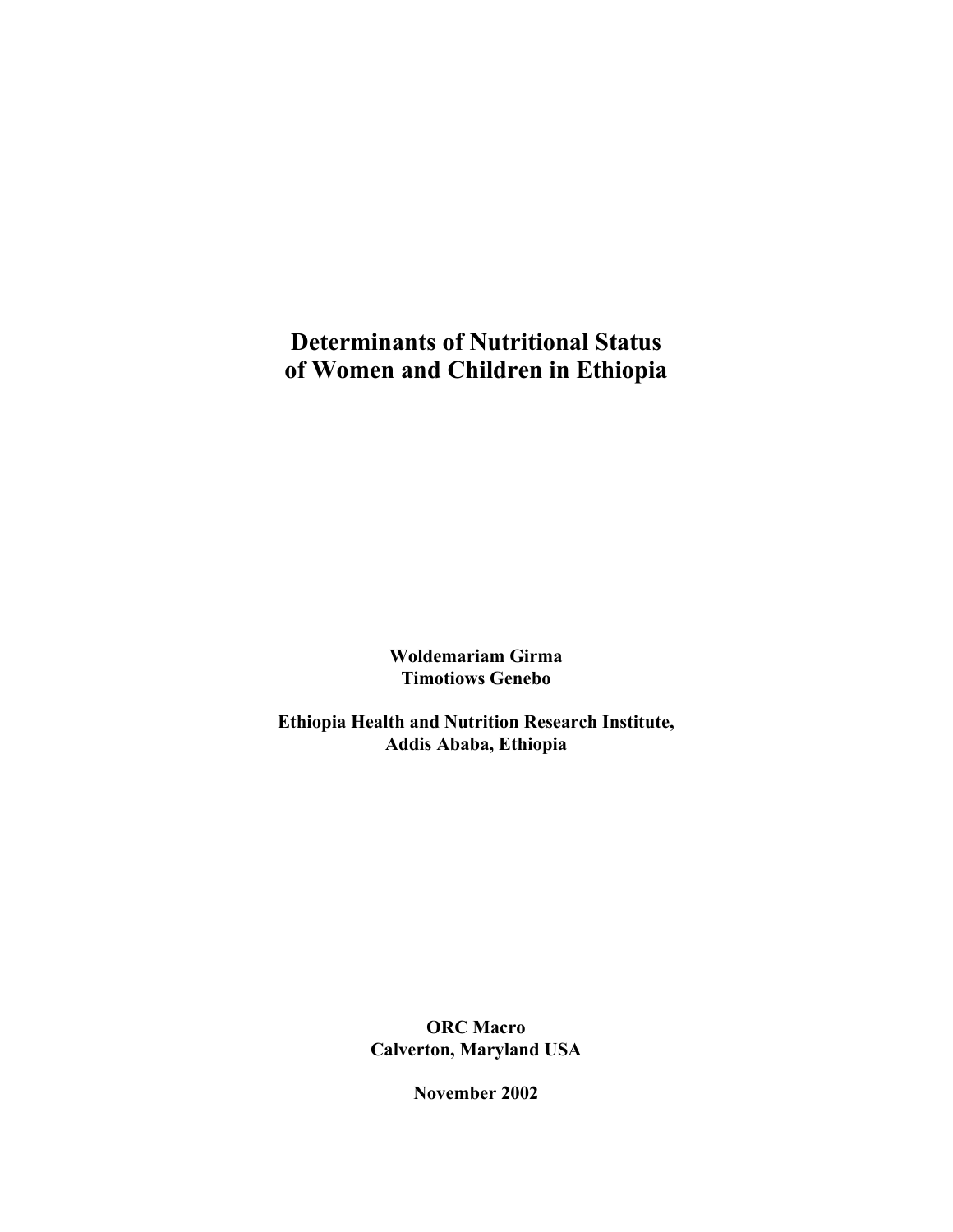This report presents findings from one of four further analysis projects undertaken as part of the followup to the 2000 Ethiopia Demographic and Health Survey (DHS). ORC Macro coordinated this activity and provided technical assistance. Funding was provided by the U.S. Agency for International Development (USAID) through its mission in Ethiopia.

The 2000 Ethiopia DHS survey is part of the MEASURE *DHS*+ project designed to collect, analyze and disseminate data on fertility, family planning, and maternal and child health. Additional information about the MEASURE DHS+ project can be obtained from MEASURE *DHS*+, ORC Macro, 11785 Beltsville Drive, Calverton, MD 20705 (telephone: 301-572-0200; fax: 301-572-0999; email: reports@macroint.com; internet: www.measuredhs.com).

Acknowledgements:

The authors thank Dr. Altrena Mukuria, Dr. Pav Govindasamy, Dr. Abdulahi Hasen and Amare Isaias for their review of this paper, Dr. Sidney Moore for editorial assistance and Kaye Mitchell for word processing assistance.

Suggested citation:

Girma, Woldemariam and Timotiows Genebo. 2002. *Determinants of Nutritional Status of Women and Children in Ethiopia.* Calverton, Maryland, USA: ORC Macro.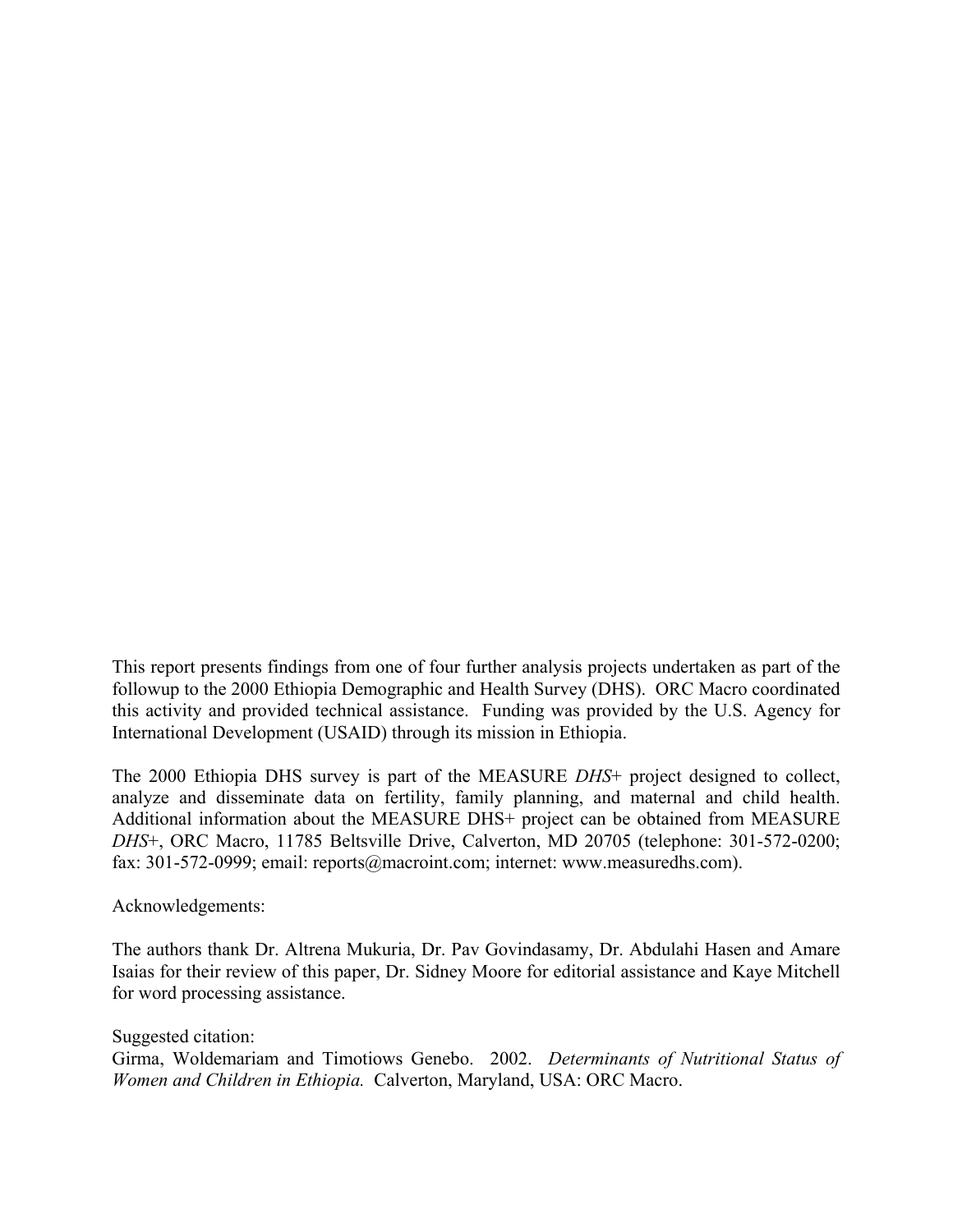## **1 Introduction**

Hunger and malnutrition are devastating problems, particularly for the poor and unprivileged. According to the study by the Ethiopian Ministry of Economic Development and Cooperation, 50 percent of the Ethiopian population are living below the food poverty line and cannot meet their daily minimum nutritional requirement of 2200 calories (MOPED, 1999). Women in the reproductive age group and children are most vulnerable to malnutrition due to low dietary intakes, inequitable distribution of food within the household, improper food storage and preparation, dietary taboos, infectious diseases, and care. Particularly for women, the high nutritional costs of pregnancy and lactation also contribute significantly to their poor nutritional status. A recent small-sale study in Kersa sub-district of Oromiya region showed that 35 percent of non-pregnant women in this southwestern part of the country had a body mass index  $\frac{1}{\text{kg/m}^2}$ lower than 18.5 (indicative of poor nutritional status). The average height of these women was 155.5 cm and 20 percent of them were under 150 cm (Zerihun et al., 1997). Another small-scale study conducted on 226 women illustrated that 16 percent of rural non-pregnant women were found to have second to third degree of chronic energy deficiency (CED) (Ferro-Luzzi et al., 1990). CED is a condition defined as a steady state at which a person is in energy balance at a cost to their health (James et al., 1988). Investing in women's and children's nutrition will have both short-term and long term effects on the social and economic well-being of not only the individual but the community and the nation (ACC/SCN, 1992).

The prevalence of stunting in children below five years in East Africa averages about 48 percent (ACC/SCN 2000), which is the highest in the world. Evidence also showed that the situation in Ethiopia is worse than in other East African countries. A review of the trends of the nutritional status of Ethiopian children from 1983-1998 showed that the national rural prevalence of stunting increases from 60 percent in 1983 to 64 percent in 1992. Another national survey undertaken in 1998 with the inclusion of urban areas and children in the age group 3-5 months showed a relative decline in the proportion of stunted children to 52 percent (Zewditu et al., 2001). A few local studies (Getaneh et al., 1998; Genebo et al., 1999; Yimer, 2000) on child nutrition have also shown similar results (a more than 40 percent prevalence in stunting) and confirmed that malnutrition, i.e., stunting, is one of the most important public health problems in this country.

All of the national surveys on child nutrition and small-scale studies on women nutrition were descriptive in nature and limited to analysis of associations between nutritional status with certain nutrition-related variables. Few local studies have been done on risk factors of malnutrition in children, and most of these studies are based on small-scale survey data concentrated in certain regions. The present study is based on national data from the 2000 Demographic and Health Survey (DHS) with reference to the 13,447 women age 15-49 years and 9,768 children under five. The general objective of this study is to examine the impact of socioeconomic and demographic factors on maternal and child nutritional status, using multivariate analysis. This study also examines the association of exclusive breastfeeding and complementary feeding with stunting among children under age five.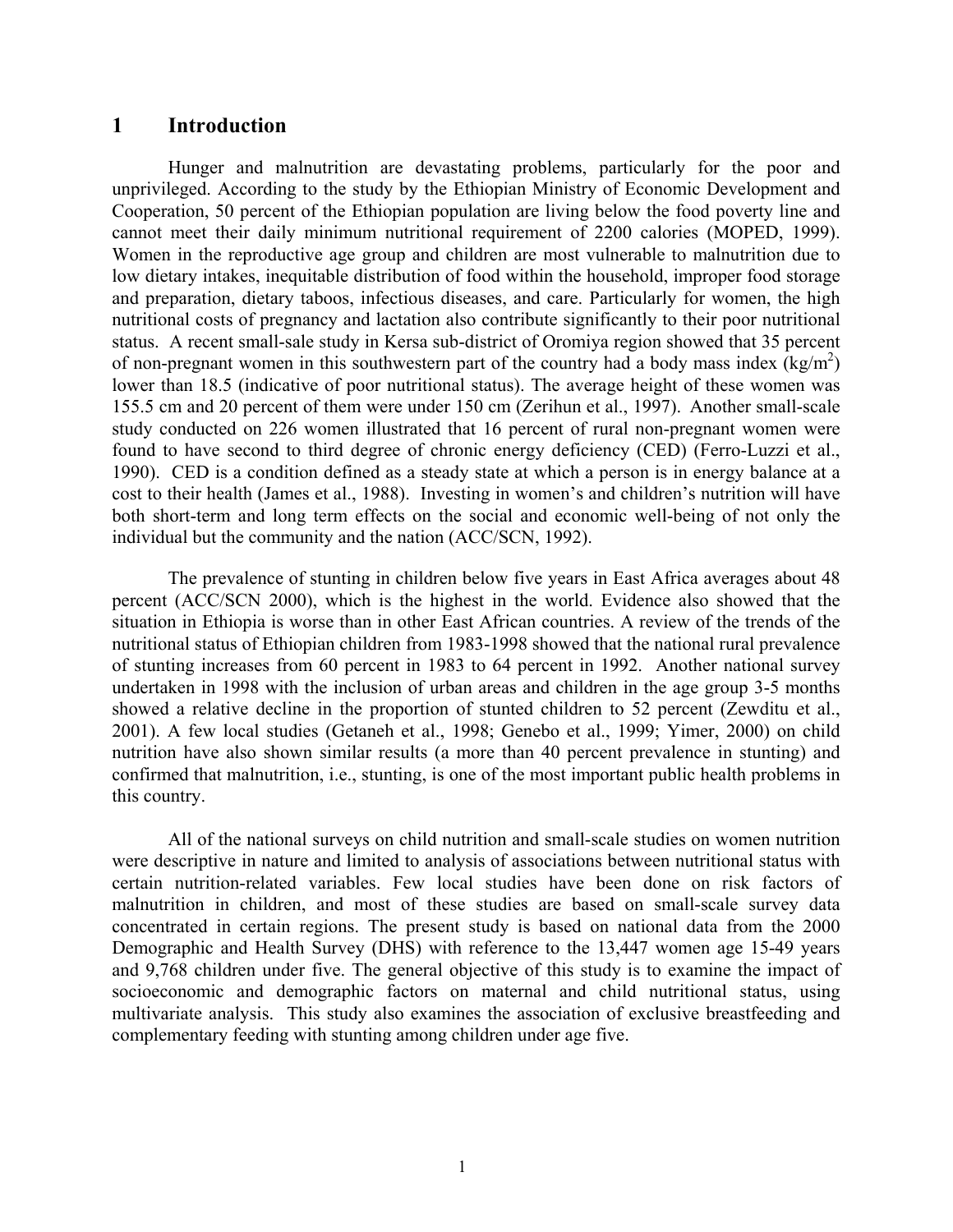## **2 Review of Literature**

## **2.1 Women's nutrition**

Some evidence in developing countries indicate that malnourished individuals, that is, women with a body mass index (BMI) below 18.5, show a progressive increase in mortality rates as well as increased risk of illness (Rotimi, 1999). For social and biological reasons, women of the reproductive age are amongst the most vulnerable to malnutrition. Increased perinatal and neonatal mortality, a higher risk of low birth weight babies, stillbirths, and miscarriage are some of the consequences of malnutrition in women (Krasovec and Anderson, 1991). Some of the socioeconomic and demographic factors explaining women's nutrition according to studies done in different places are reviewed below.

#### **2.1.1 Household economic status**

The economic status of a household is an indicator of access to adequate food supplies, use of health services, availability of improved water sources, and sanitation facilities, which are prime determinants of child and maternal nutritional status (UNICEF, 1990). A study of most of the DHS surveys conducted in developing countries (Loaiza, 1997) and a study in the Southern Nations, Nationalities and Peoples Region (SNNPR) of Ethiopia (Teller and Yimar, 2000) showed that women from low economic status households were the most affected by malnutrition.

## **2.1.2 Education status of women**

Women who receive even a minimal education are generally more aware than those who have no education of how to utilize available resources for the improvement of their own nutritional status and that of their families. Education may enable women to make independent decisions, to be accepted by other household members, and to have greater access to household resources that are important to nutritional status (ACC/SCN, 1990). A comparative study on maternal malnutrition in ten sub-Saharan African countries (Loaiza, 1997) and a study in the SNNPR of Ethiopia (Teller and Yimar, 2000) showed that the higher the level of education, the lower the proportion of undernourished women.

## **2.1.3 Place of residence**

A comparative study on maternal nutritional status in 16 of the 18 DHS conducted countries (Loaiza, 1997) and a study in the SNNPR of Ethiopia (Teller and Yimar, 2000) showed that rural women are more likely to suffer from chronic energy deficiency than women in urban areas. These higher rates of rural malnutrition were also reported by local studies in Ethiopia (Zerihun et al., 1997; Ferro-Luzzi et al., 1990). Similarly, studies on child nutrition (Sommerfelt et al., 1994; Yimer, 2000) also showed significantly higher levels of stunting among rural than urban children.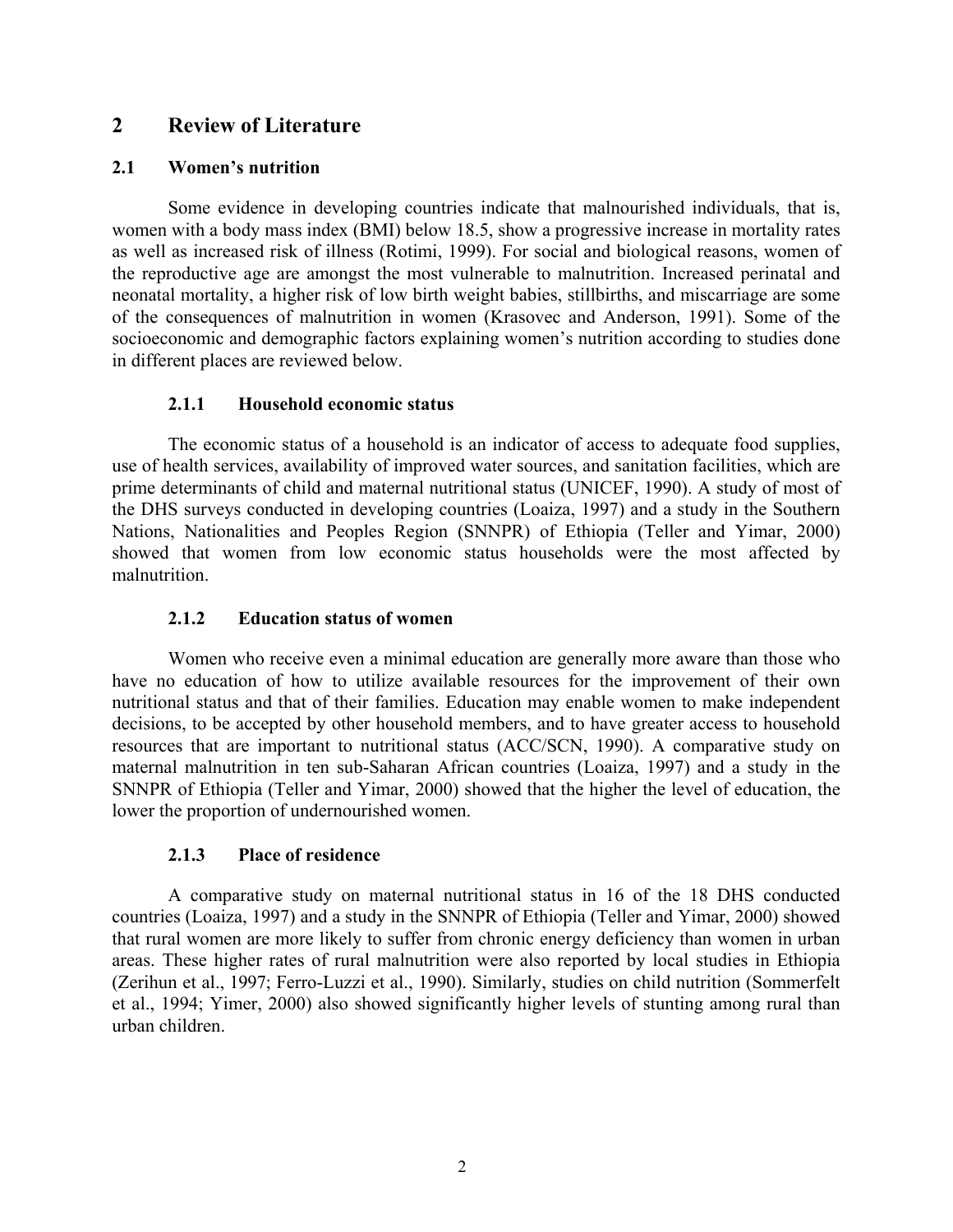#### **2.1.4 Women's employment and control over income**

Women's employment increases household income, with consequent benefit to household nutrition in general and the woman's nutritional status in particular. Employment may increase women's status and power, and may bolster a woman's preference to spend her earnings on health and nutrition. Though employed, women without control over their income and decisionmaking authority within the household are deprived of economic and social power and the ability to take actions that will benefit their own well-being. Studies in Africa have indicated that, at similar levels of income, households in which women have a greater control over their income are more likely to be food secure (Kennedy and Haddad, 1991).

#### **2.1.5 Age of women**

Women's age and parity are important factors that affect maternal depletion, especially in high fertility countries (Zerihun, 1997, as cited in Winkvisit, 1992). DHS surveys conducted in Burkina Faso, Ghana, Malawi, Namibia, Niger, Senegal, and Zambia show a greater proportion of mothers age 15-19 and 40-49 that exhibit chronic energy deficiencies (CED). A local study in Ethiopia also showed that women in the youngest age group (15-19) and women in the oldest age group surveyed (45-49) are the most affected by undernutrition (Teller and Yimar, 2000).

## **2.1.6 Marital status of women**

Marital status of the women is associated with household headship and other social  $\&$ economic status of the women that affects their nutritional status. Nutritional and social securities could be endangered by a negative change in marital status. A study on the SNNPR Region of Ethiopia showed that women's malnutrition is significantly associated with marital status indicating that compared to married women malnutrition is higher among unmarried rural and divorced/separated urban women compared to married ones (Teller and Yimar, 2000).

## **2.2 Child nutrition**

Approximately 10 percent of children born in Ethiopia will die before their first birthday and 17 percent will die before their fifth birthday (CSA and ORC Macro, 2001). According to formulas developed by Pelletier et al. (1994), 57 percent of under-five mortality in Ethiopia is related to severe and mild to moderate malnutrition (ORC Macro, 2001). The consequences of malnutrition in children also include poor physical development and limited intellectual abilities that diminish their working capacity during adulthood. Some of the socioeconomic and demographic factors explaining child nutrition according to studies done in different places are reviewed below.

#### **2.2.1 Household economic status**

As in the case of women, the economic status of a household is also one of the most important determinants of child nutritional status (UNICEF, 1990). Comparative studies on child nutrition for more than 15 countries (Sommerfelt et al., 1994) and some local studies in Ethiopia (Getaneh et al., 1998; Genebo et al., 1999; Yimer, 2000) showed that the higher the level of economic status of the household, the lower the level of child stunting.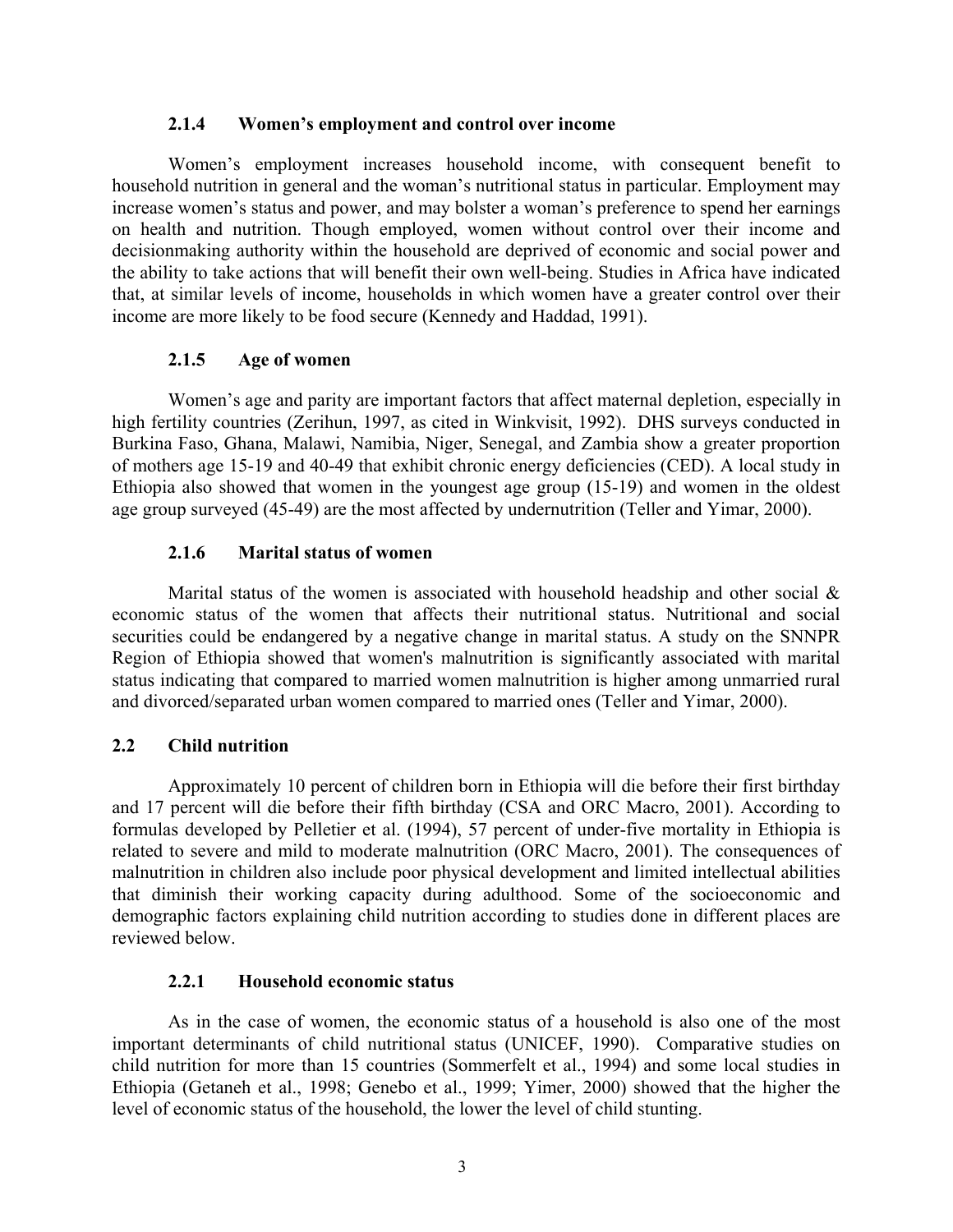## **2.2.2 Education of mother**

Education is one of the most important resources that enable women to provide appropriate care for their children, which is an important determinant of children's growth and development (Engle and Menon, 1996). Studies in the Philippines (Aguillion et al, 1982), Libya (Popkin and Bisgrove, 1988), Uganda (Statistics Department and Macro International Inc., 1996), and Ethiopia (Yimer, 2000; Genebo et al., 1999) show a decreased incidence of malnutrition among young children with an increase in the level of mothers' education.

## **2.2.3 Employment status of mothers**

Although women's employment enhances the household's accessibility to income, it may also have negative effects on the nutritional status of children, as it reduces a mother's time for childcare. Some studies have revealed that mothers of the most malnourished children work outside their home (Popkin, 1980; Abbi et al., 1991). Another study argued that there is no association between maternal employment and children's nutritional status (Leslie, 1988).

#### **2.2.4 Source of water and availability of toilet facility**

Unfavourable health environment caused by inadequate water and sanitation can increase the probability of infectious diseases and indirectly cause certain types of malnutrition (UNICEF, 1990; Engle, 1992). A comparative study in some developing countries (Sommerfelt et al., 1994) and in Jimma, Ethiopia (Getaneh et al., 1998) showed that unprotected water source and non-availability of latrine were associated with low child stature.

## **2.2.5 Child morbidity**

Diarrhea and other infectious diseases manifested in the form of fever affect both dietary intake and utilization, which may have a negative effect on improved child nutritional status. A comparative study on children's nutritional status (Sommerfelt et al., 1994) indicated that stunting was highest among children with recent diarrhea.

## **2.2.6 Age of child**

Children's nutritional status is also more sensitive to factors such as feeding/weaning practices, care, and exposure to infection at specific ages. A cumulative indicator of growth retardation (height-for-age) in children is positively associated with age (Anderson, 1995 as cited in Aschalew, 2000). Local and regional studies in Ethiopia have also shown an increase in malnutrition with increase in age of the child (Yimer, 2000; Genebo et al., 1999; Samson and Lakech, 2000).

#### **2.2.7 Birth order**

It is expected that parents give less attention to older children when they give birth to a new child who needs much attention and care. One study showed that stunting is rare in birth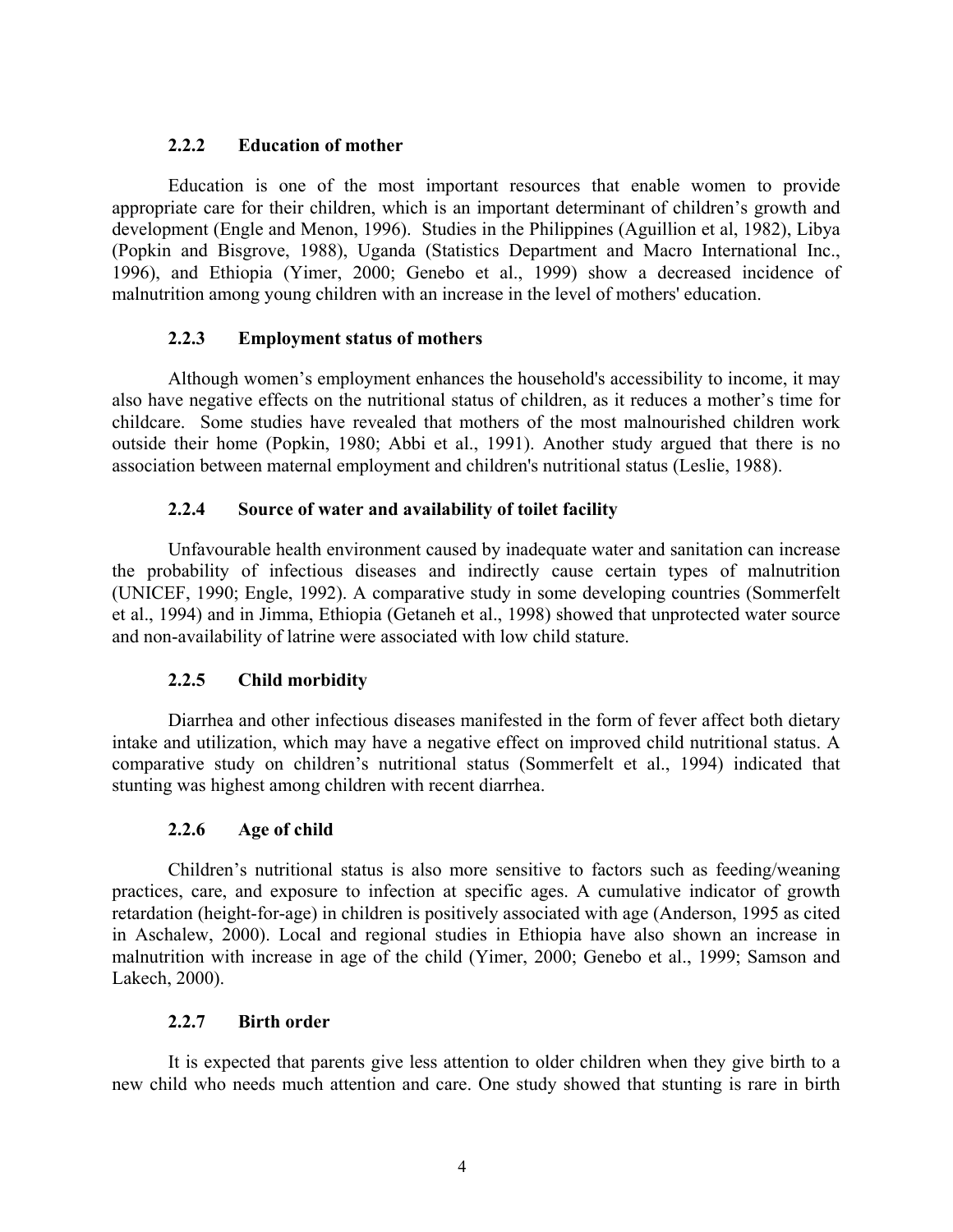order 2-3 (Sommerfelt et al., 1994), and higher birth order (5+) is positively associated with child malnutrition (Jeyaseelan, 1997).

## **2.2.8 Birth interval of the child**

Closely spaced pregnancies are often associated with the mother having little time to regain lost fat and nutrient stores (ACC/SCN, 1990). Higher birth spacing is also likely to improve child nutrition, since the mother gets enough time for proper childcare and feeding. Studies in developing countries showed that children born after a short birth interval (less than 24 months) have higher levels of stunting in most countries where DHS surveys have been conducted (Sommerfelt et al., 1994; NCPD, CBS, and MI, 1994; GSS and MI, 1999).

## **2.3 Interrelationship between maternal and child nutrition**

Birth weight, child growth, and adolescent growth determine nutritional status before and during pregnancy (maternal nutrition). Maternal nutrition also influences fetal growth and birth weight (ACC/SCN, 1992). The presence of an intergenerational link between maternal and child nutrition means a small mother will have small babies who in turn grow to become small mothers. Some findings on the relationship between maternal and child nutrition (Loaiza, 1997; Teller et al., 2000; Genebo et al., 1999) showed that a high proportion of low-birth-weight and stunted children were observed among malnourished mothers.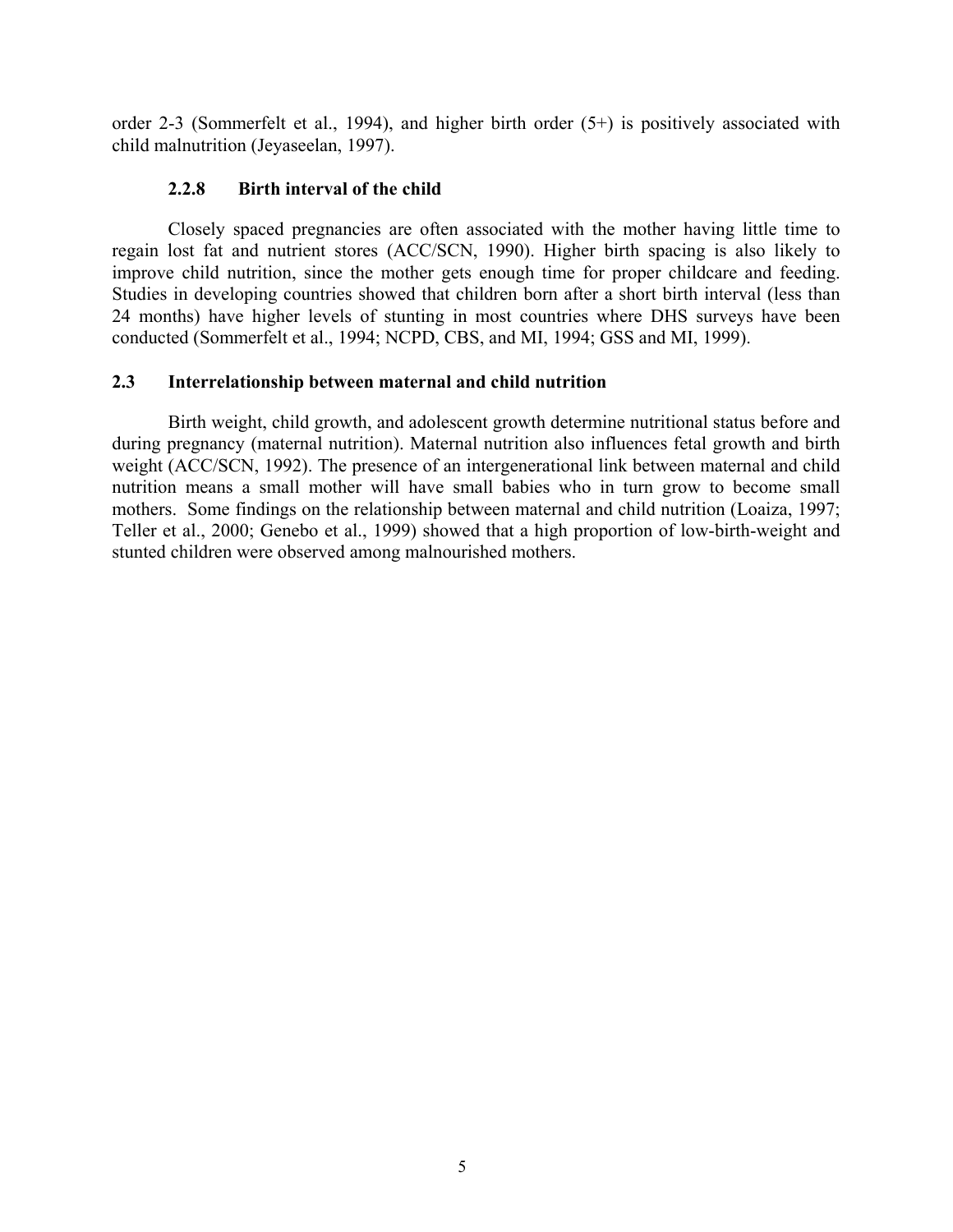## **3 Methodology**

This study is based on data from the 2000 Demographic and Health Survey with reference to 13,447 women age 15-49 years and 9,768 children under five of interviewed mothers with complete and plausible anthropometric data. In this study, the indicator used to assess chronic energy deficiency malnutrition in women is body mass index (BMI), also known as the Quetelet index. This indicator is the most frequently used standardized indicator of thinness (wasting) to assess the progressive loss of body energy in developing countries. It is defined as the weight in kilograms divided by the square of the height in meters  $\frac{kg}{m^2}$ . Cut-off points suggestive of chronic energy deficiency (CED) in adults (BMI  $\leq$  18.5) have been established by the International Dietary Energy Consultative Group (James et al., 1988). Height is a measure of past nutritional status and reflects in part the cumulative effect of social and economic outcomes on access to nutritional foods during childhood and adolescence. Women less than 145 centimeters in height are considered too short or stunted; this has been determined to be a useful cut-off point in several studies (ACC/SCN, 1992; Krasovec and Anderson, 1991). This indicator was also used to assess the relationship between maternal and child nutrition.

In this study, height and weight measurements of the children, taking age and sex into consideration, were converted into Z-scores based on the National Center for Health Statistics (NCHS) reference population recommended by the World Health Organization (WHO). Thus, those below -2 standard deviations of the NCHS median reference for height-for-age, weight-forage and weight-for-height are defined as stunted, underweight, and wasted, respectively. In this study all three indicators are used to describe the level of child malnutrition and the relationship between maternal and child nutritional status. Low height-for-age, or stunting, measures linear growth retardation and cumulative growth deficit and indicates the effect of past or chronic nutritional insult in the life of the child. Therefore, an in-depth analysis was performed on stunting, focusing on factors affecting chronic malnutrition.

Both bivariate and multivariate analyses are employed to identify the determinants of chronic energy deficiency in women and stunting in children. These analyses focus on two outcomes of nutritional status for women and children; whether they are undernourished or not. Since the interest is in identifying women and children at risk of malnutrition, the dependent variables are coded as 1 if the woman or child is undernourished and coded as 0 if not. In the bivariate analysis, the chi-square test was employed to see the association between each of the independent variables under study and the nutritional status of children as measured by stunting, and p-values less than 0.05 are considered as significant. The chi-square bivariate analysis does not consider confounding effects; therefore, the net effects of each independent variable are estimated controlling other factors using the logistic regression multivariate analysis**.** The odds ratio, which is determined from the logistic regression coefficients, tells us the increased or decreased chance of malnutrition given a set level of the independent variable while controlling for the effects of the other variables in the model. Estimates of odds greater than 1.0 indicate that the risk of malnutrition is greater than that for the reference category. Estimates less than 1.0 indicate that the risk of malnutrition is less than that for the reference category of each variable.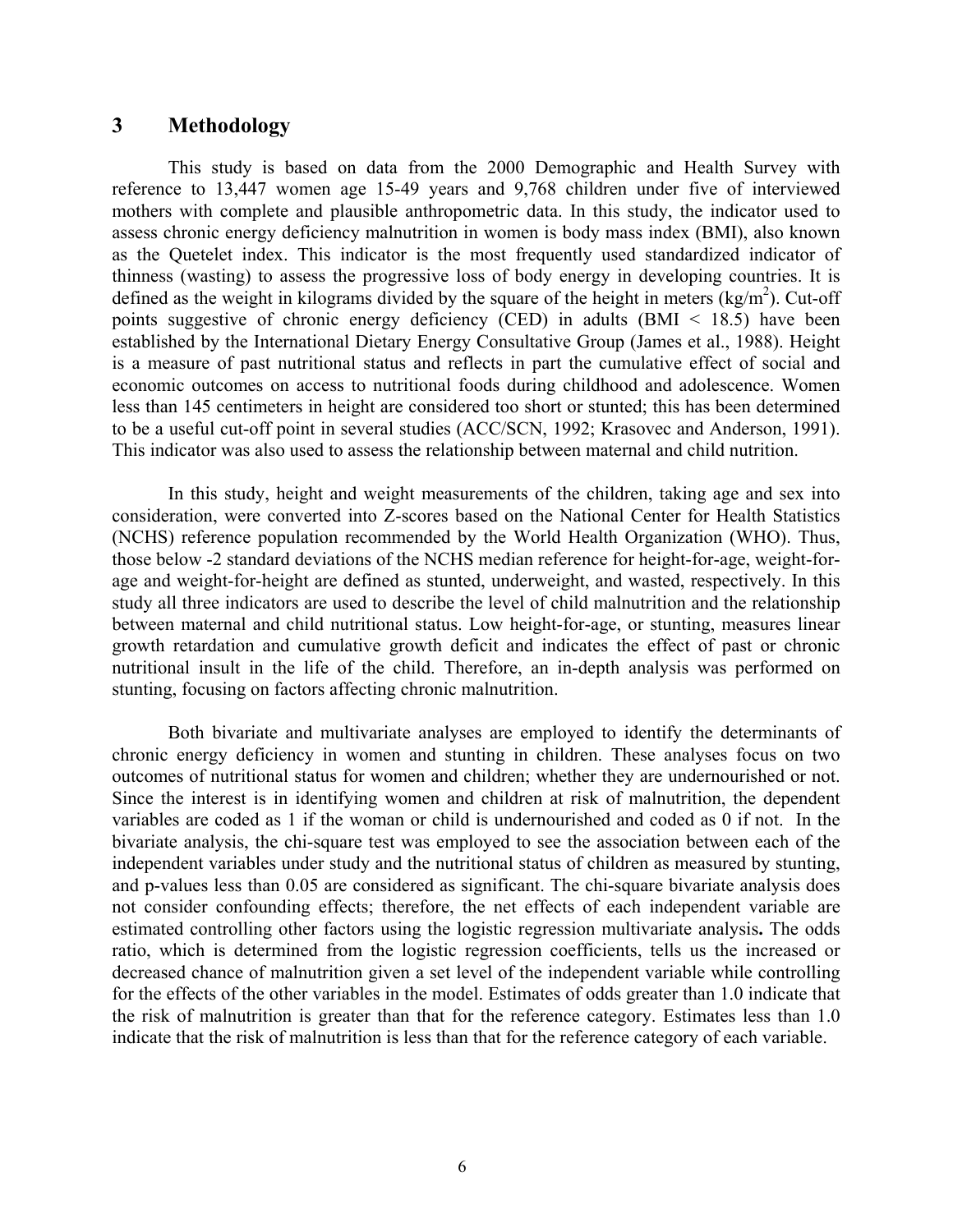## **4 Results**

1

#### **4.1 Chronic energy deficiency among women**

#### **4.1.1 Overall levels of malnutrition in women**

Findings of the 2000 Ethiopia DHS (CSA and ORC Macro, 2001) showed that 25 percent of women in the reproductive age group (15-49 years) fall below the cutoff of 18.5, indicating that the level of chronic energy deficiency (CED) is relatively high in Ethiopia. This also indicates that the prevalence of undernutrition in Ethiopia is about 1.5 times greater than the sub-Saharan average prevalence of 20 percent during the period 1980-1990 (ACC/SCN, 1992). According to this report, the mean height of Ethiopian women was 156 centimeters, and about 4 percent of the women were shorter than 145 centimeters. The percentage of women whose height was below 145 centimeters is highest in Tigray (4.8%) and lowest in Dire-Dawa (1.4%).

#### **4.1.2 Differentials of women's nutritional status**

As can be seen in Table 4.1, the bivariate analysis was performed using a chi-square  $(\chi^2)$ test, and results of this study showed a significant association between nutritional status of women and each of the explanatory variables under study. The proportion of women suffering from chronic energy deficiency (CED) malnutrition was significantly higher in rural areas than in urban areas. The highest prevalence of chronic energy deficiency in women was observed in Somali (48%), followed by Affar (42%), Gambella (39%), and Benishangul-Gumuz (38%); it was lowest in Addis Ababa (18%) and Harari (25%), the two most urban areas of the country. Women's educational level was also found to be negatively associated with malnutrition in women. The prevalence of CED is higher among very poor women than among poor women, who in turn have higher rates of CED than women of medium/higher economic status<sup>1</sup>. The prevalence of malnutrition in women was also higher among the unemployed than women who were employed (cash or not). Women who have no say or joint say in how their cash earnings are to be used were more likely to suffer from malnutrition compared with women who have a full say.

Demographic variables such as age, parity and marital status of the women were also found to be significantly associated with women's nutritional status. As can be seen in Table 4.1, the highest proportion of malnourished women was observed in the youngest age group of 15-19 years (38%), followed by the oldest age group of 35-49 (33%). The lowest rate was found in the age group 20-24 years (23%). The highest rate of malnutrition was also observed among nulliparous (34%) women, followed by higher parity  $(6+)$  women (30%); the level decreases as the parity group decreases. A significant association between malnutrition in women and their marital status was also observed; the prevalence of malnutrition was highest among nevermarried women (36%), followed by widowed (32%) and divorced women (29%).

<sup>&</sup>lt;sup>1</sup> Household possession of a radio, television, bicycle, motorcycle and/or car were taken as indicators of economic status of the household. Based on this, three categories were set: those without any of these possessions (very poor), those with only one (poor) and those owning two to five of the items (medium or higher status).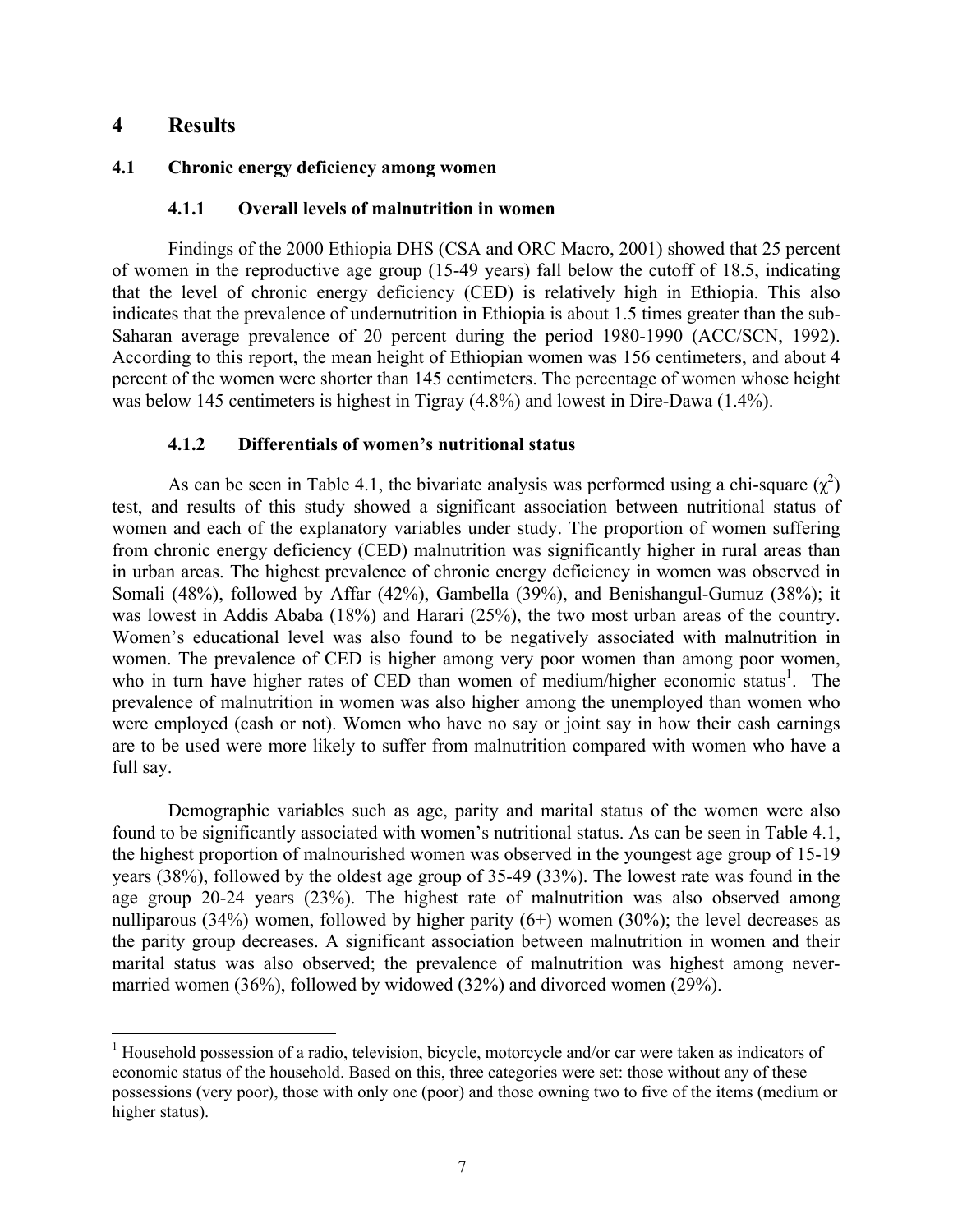|                                         | Number of          | Percent<br>malnourished | $\chi^2$ -value and level |  |
|-----------------------------------------|--------------------|-------------------------|---------------------------|--|
| Background characteristics              | women <sup>1</sup> | (BMI < 18.5)            | of significance           |  |
| <b>Place of residence</b>               |                    |                         |                           |  |
| Rural                                   | 10,888             | 31.8                    |                           |  |
| Urban                                   | 2559               | 23.2                    | 73.0***                   |  |
| Region                                  |                    |                         |                           |  |
| Tigray                                  | 860                | 34.9                    |                           |  |
| Affar                                   | 157                | 42.0                    |                           |  |
| Amhara                                  | 3,388              | 31.4                    |                           |  |
| Oromiya                                 | 5,121              | 28.7                    |                           |  |
| Somali                                  | 141                | 48.3                    |                           |  |
| Benishangul-Gumuz                       | 137                | 38.1                    |                           |  |
| <b>SNNP</b>                             | 2,448              | 30.7                    |                           |  |
| Gambela                                 | 36                 | 38.7                    |                           |  |
| Harari                                  | 36                 | 25.2                    |                           |  |
| Addis Ababa                             | 649                | 17.9                    |                           |  |
| Dire-Dawa                               | 72                 | 27.2                    | 101.9***                  |  |
|                                         |                    |                         |                           |  |
| <b>Education of women</b>               |                    |                         |                           |  |
| No education                            | 9,956              | 30.9                    |                           |  |
| Primary                                 | 2,199              | 30.5                    | $27.2***$                 |  |
| Secondary+                              | 1,292              | 23.8                    |                           |  |
| <b>Economic status of the household</b> |                    |                         |                           |  |
| Very poor                               | 9,546              | 32.4                    |                           |  |
| Poor                                    | 2,705              | 26.2                    |                           |  |
| Medium/higher                           | 580                | 19.7                    | $71.2***$                 |  |
| <b>Employment of women</b>              |                    |                         |                           |  |
| Unemployed                              | 4,867              | 33.1                    |                           |  |
| Employed but not for cash               | 5,103              | 30.0                    |                           |  |
| Employed for cash payment               | 3,453              | 26.2                    | 45.5***                   |  |
| Who decides women's cash earnings?      |                    |                         |                           |  |
| Husband/partner/other alone             | 135                | 32.8                    |                           |  |
| Women & husband/partner/other           | 667                | 31.4                    |                           |  |
| Respondent                              | 2,651              | 24.6                    | $15.7***$                 |  |
|                                         |                    |                         |                           |  |
| Age of women<br>$15-19$                 | 3,456              | 38.4                    |                           |  |
| $20 - 24$                               | 2,389              | 23.4                    |                           |  |
| 25-29                                   | 2,082              | 24.1                    |                           |  |
| 30-34                                   | 1,531              | 23.7                    |                           |  |
| 35-49                                   | 3,989              | 32.7                    | 241.6***                  |  |
|                                         |                    |                         |                           |  |
| Parity<br>0                             | 4,606              | 34.1                    |                           |  |
| 1                                       | 1,317              | 24.5                    |                           |  |
| $2 - 3$                                 | 2,385              | 27.6                    |                           |  |
| $4 - 5$                                 | 1,861              | 28.3                    |                           |  |
| $6+$                                    | 3,278              | 29.7                    | $65.2***$                 |  |
|                                         |                    |                         |                           |  |
| <b>Marital status of women</b>          |                    |                         |                           |  |
| Never married                           | 3,636              | 35.7                    |                           |  |
| Currently married                       | 7,998              | 27.8                    |                           |  |
| Widowed                                 | 532                | 32.3                    |                           |  |
| Divorced                                | 918                | 28.6                    |                           |  |
| Separated                               | 363                | 26.8                    | 77.4***                   |  |

Note: \*\*\* significant at 0.001level

Г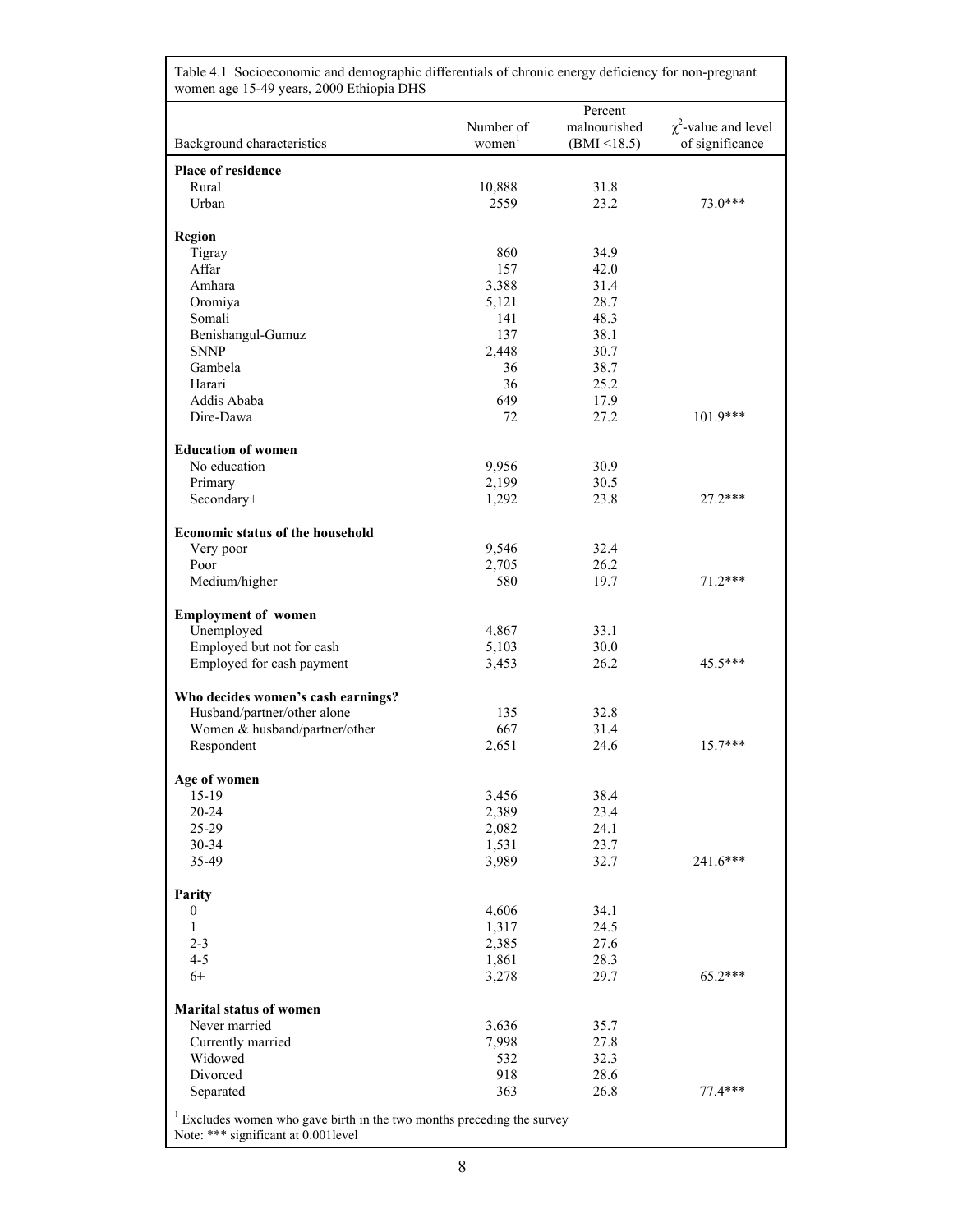#### **4.1.3 Determinants of women's nutritional status**

Multivariate analysis of logistic regression was performed to examine the net effect of each independent variable in the model on chronic energy deficiency in women, while controlling for the other independent variables. Three logistic regression models were performed separately, i.e., for urban, rural, and total (urban and rural). This model formulation is acceptable because the 2000 Ethiopia DHS was designed to provide estimates for the country as a whole and for urban and rural areas separately.

As can be seen in Table 4.2, the logistic regression analysis identified the most important explanatory variables of nutritional status in urban women. In this model, region of residence, household economic status, employment status and marital status of women were found to be determinants of women nutritional status. The urban sample showed that women in Somali and Benishangul-Gumuz regions were more than twice as likely to be undernourished as their Harari counterparts. Women who resided in urban Tigray and Amhara regions were also more than 1.5 times more likely to be undernourished than women in Harari Region and the difference was significant. The urban sample also showed that women from very poor households were 1.8 times more likely to be undernourished than women of medium or higher economic status households, and unemployed women were about 1.6 times more likely to be undernourished than women employed for cash. Marital status was the only demographic variable affecting nutritional status of urban women and never married women were about 1.7 times more likely to be undernourished than currently married women.

Logistic regression analysis was also performed for rural women alone. It showed that region of residence, household economic status, employment status of women and decision autonomy on their income, age and marital status were important predictors of women's nutritional status (Table 4.2). The rural sample showed that women in Somali, Affar and Benishangul-Gumuz were more than 1.3 times more likely to be undernourished than women in Harari. Rural women from very poor households were about 1.2 times more likely to be undernourished than all women from poor households. The rural sample also showed that unemployed women were 1.5 times more likely to be undernourished than women employed for cash, and women who were employed, but not for cash, were also 1.3 times more likely to be undernourished than women employed for cash. Rural women who have no say or joint say in how their cash earnings are used are also highly likely to be malnourished. Among the demographic variables, rural women in the youngest age group (15-19) and in the oldest age group (35-49) were about 1.9 times more likely to be undernourished as compared with women in the age group 20-24 years. Never married rural women were also 1.9 times more likely to be undernourished as compared with currently married women.

The urban and rural samples were combined and the logistic regression analysis was performed to identify the most important risk factors of chronic energy deficiency in women at the national level (Table 4.2). In this model, place of residence (urban-rural), region of residence, household economic status, employment status of women and decision autonomy on women's income, age and marital status of women were found to be significant explanatory variables. On the other hand, a woman's education and the number of children ever born (parity) were not significant on women's nutritional status. The risk of being undernourished was significantly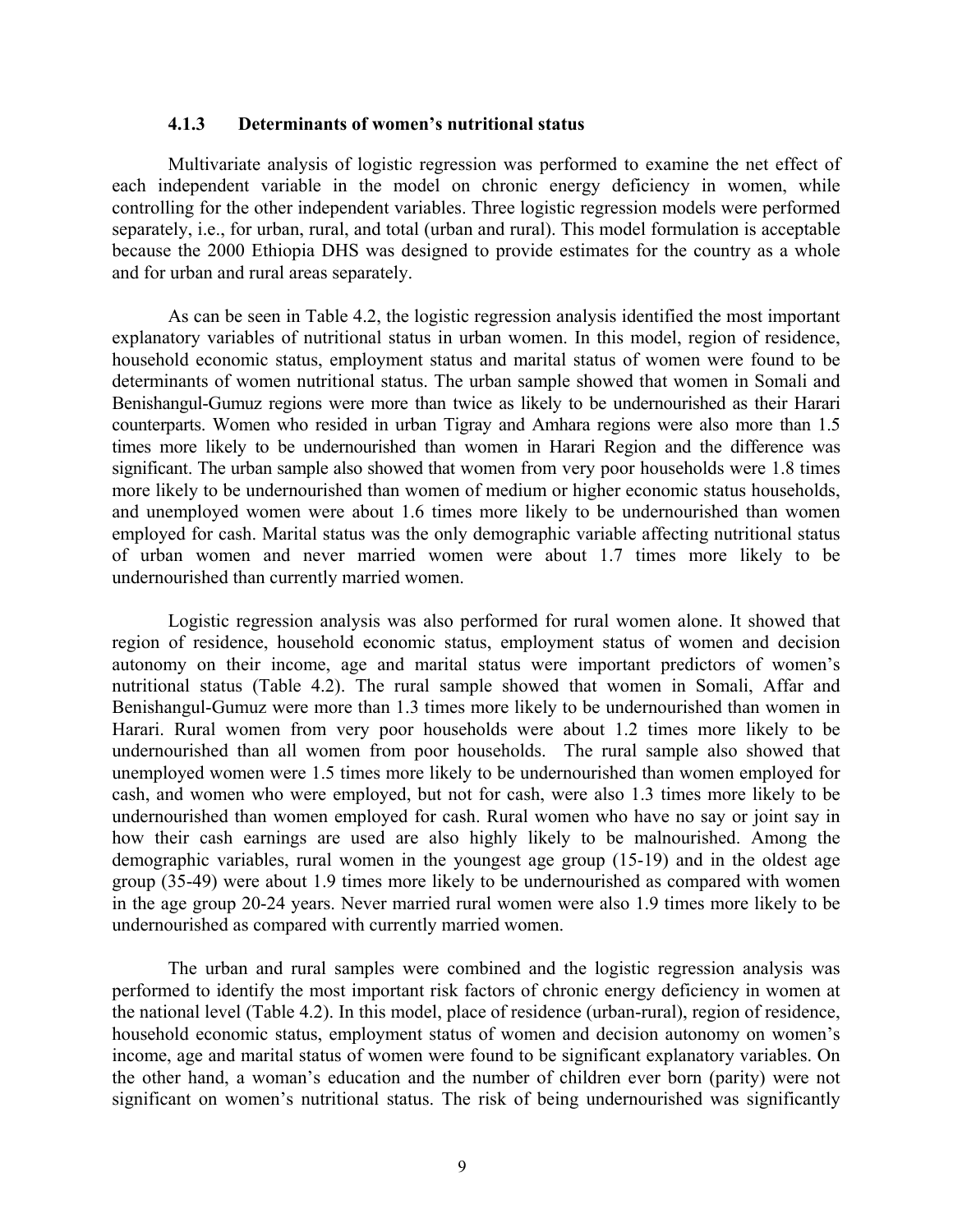higher for rural women (1.4 times more) than their urban counterparts. Women who reside in Affar, Gambella and Somali were more than 1.6 times more likely to be undernourished than women in Harari. Moreover, women in Benishangul-Gumuz were also about 1.4 times more likely at risk as compared with the reference region. Household economic status is also another important variable explaining women's nutritional status. As compared with women residing in households with medium or higher economic status, women residing in very poor and poor households were about 1.7 and 1.3 times more likely to be undernourished, respectively. Unemployed women were 1.5 times more likely to be undernourished as compared with women employed for cash. Women who were employed, but not for cash, were also 1.2 times more likely to be undernourished as compared with women employed for cash. Women's decisionmaking autonomy on expenditure of their cash income is also another important variable explaining their nutritional status. The risk of undernutrition among women who have joint say in how their cash earnings are to be used was 1.5 times more likely as compared with women who have full say. Women in the youngest age group (15-19) and the oldest age group (35-49) were about 1.6 times more likely to be under nourished as compared with women 20-24. At the national level, never-married women were about 1.9 times more likely to be undernourished than currently married women, and the difference was statistically significant.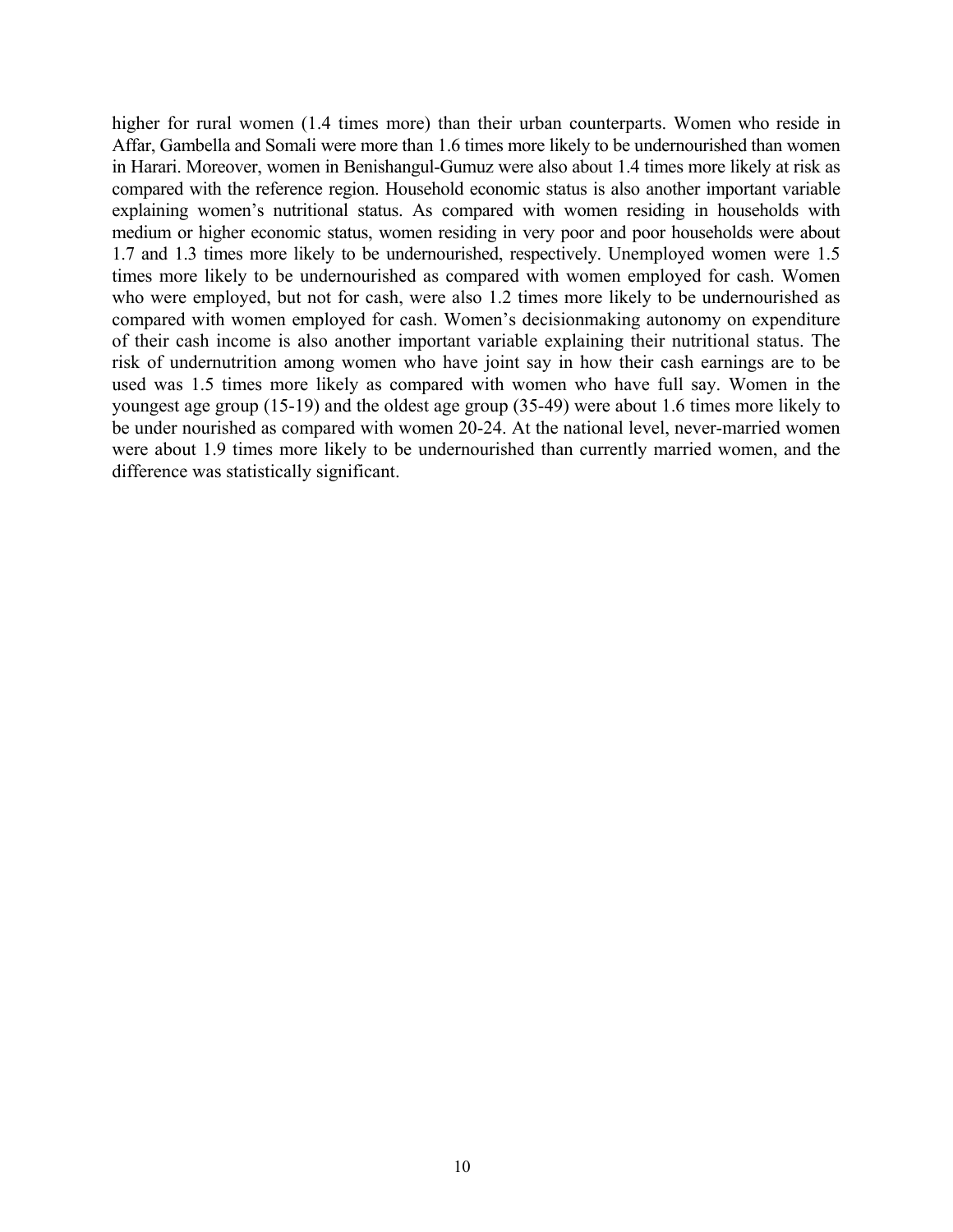Table 4.2 Net odds of chronic energy deficiency for rural, urban and total non-pregnant women in Ethiopia by selected socioeconomic and demographic variables, 2000 Ethiopia DHS

| Odds ratio [ $Exp(\beta)$ ]                                                                                             |                                             |                                               |                                             |  |  |
|-------------------------------------------------------------------------------------------------------------------------|---------------------------------------------|-----------------------------------------------|---------------------------------------------|--|--|
| Variable                                                                                                                | Urban women                                 | Rural women                                   | Total women                                 |  |  |
|                                                                                                                         |                                             |                                               |                                             |  |  |
| Sample size (N)                                                                                                         | 4,231                                       | 9,362                                         | 13,593                                      |  |  |
| <b>Place of residence</b>                                                                                               |                                             |                                               |                                             |  |  |
| Rural                                                                                                                   |                                             |                                               | 1.428 [1.24, 1.65]***                       |  |  |
| Urban (Ref.)                                                                                                            |                                             |                                               | 1.000                                       |  |  |
| Region                                                                                                                  |                                             |                                               |                                             |  |  |
| Tigray                                                                                                                  | $1.82$ [1.21, 2.75]**                       | $1.03$ [0.78, 1.36]                           | $1.23$ [1.00, 1.53]                         |  |  |
| Affar<br>Amhara                                                                                                         | $0.85$ [0.45, 1.61]<br>$1.52$ [1.03, 2.26]* | $1.74$ [1.31, 2.31]***<br>$0.87$ [0.67, 1.41] | 1.83 [1.46, 2.29]***<br>$1.02$ [0.84, 1.26] |  |  |
| Oromiya                                                                                                                 | $0.92$ [0.62, 1.35]                         | $0.78$ [0.60, 1.00]                           | $0.87$ [0.72, 1.06]                         |  |  |
| Somali                                                                                                                  | 2.17 [1.40, 3.38]**                         | $1.37$ [1.03, 1.84]***                        | $1.60$ [1.27, 2.01]***                      |  |  |
| Ben-Gumuz                                                                                                               | 2.58 [1.50, 4.42]**                         | 1.14 $[0.86, 1.52]$                           | $1.39$ [1.11, 1.73]**                       |  |  |
| <b>SNNP</b>                                                                                                             | $0.84$ [0.50, 1.41]                         | $0.86$ [0.66, 1.11]                           | $0.95$ [0.78, 1.16]                         |  |  |
| Gambela                                                                                                                 | 1.47 [0.92, 2.36]                           | $1.52$ [1.14, $2.02$ ]***                     | $1.68$ [1.34, 2.10]***                      |  |  |
| Harari (Ref.)                                                                                                           | 1.00                                        | 1.00                                          | 1.00                                        |  |  |
| Addis Ababa                                                                                                             | $0.85$ [0.65, 1.11]                         | $\overline{\phantom{0}}$                      | $0.75$ [0.61, 0.93]**                       |  |  |
| Dire-Dawa                                                                                                               | $1.22$ [0.90, 1.65]                         | $1.21$ [0.85, 1.72]                           | 1.20 [0.96, 1.49]                           |  |  |
| <b>Education of women</b>                                                                                               |                                             |                                               |                                             |  |  |
| No education                                                                                                            | $1.06$ [0.86, 1.30]                         | $1.07$ [0.77, 1.49]                           | 1.04 [0.89, 1.22]                           |  |  |
| Primary                                                                                                                 | 0.99 [0.82, 1.21]                           | 1.11 $[0.79, 1.56]$                           | 1.04 [0.89, 1.21]                           |  |  |
| Secondary+ (Ref.)                                                                                                       | 1.00                                        | 1.00                                          | 1.00                                        |  |  |
| Economic status of the household                                                                                        |                                             |                                               |                                             |  |  |
| Very poor                                                                                                               | $1.80$ [1.44, 2.26]***                      |                                               | $1.67$ [1.38, 2.00]***                      |  |  |
| Poor                                                                                                                    | 1.18 [0.98, 1.42]                           | 1.24 [1.09, 1.40]**                           | $1.26$ [1.06, 1.50]**                       |  |  |
| Medium/higher                                                                                                           | 1.00                                        | 1.00                                          | 1.00                                        |  |  |
| <b>Employment of women</b>                                                                                              |                                             |                                               |                                             |  |  |
| Unemployed                                                                                                              | 1.59 [1.32, 1.90]***                        | $1.51$ [1.32, 1.74]***                        | $1.50$ [1.35, 1.67]***                      |  |  |
| Employed but not for cash                                                                                               | $1.12$ [0.83, 1.53]                         | $1.32$ [1.14, 1.52]***                        | $1.24$ [1.10, 1.40]**                       |  |  |
| Employed for cash payment (Ref.)                                                                                        | 1.00                                        | 1.00                                          | 1.00                                        |  |  |
| Who decides women's cash                                                                                                |                                             |                                               |                                             |  |  |
| earnings?                                                                                                               |                                             |                                               |                                             |  |  |
| Women & husband/partner/other                                                                                           | $1.30$ [0.93, 1.82]                         | $1.59$ [1.27, 1.98]***                        | $1.49$ [1.25, 1.78]***                      |  |  |
| Husband/partner/other alone<br>Respondent (Ref.)                                                                        | $0.84$ [0.43, 1.65]<br>1.00                 | $1.58$ [1.08, 2.33]*<br>1.00                  | 1.29 [0.93, 1.79]<br>1.00                   |  |  |
|                                                                                                                         |                                             |                                               |                                             |  |  |
| Age of women                                                                                                            |                                             |                                               |                                             |  |  |
| $15-19$                                                                                                                 | 1.16 [0.92, 1.45]                           | 1.92 [1.63, 2.26]***                          | $1.61$ [1.42, 1.84]***                      |  |  |
| 20-24 (Ref.)<br>$25-29$                                                                                                 | 1.00<br>1.02 [0.79, 1.32]                   | 1.00<br>1.08 [0.91, 1.28]                     | 1.00<br>1.07 [0.93, 1.24]                   |  |  |
| $30 - 34$                                                                                                               | $0.84$ [0.60, 1.18]                         | $1.20$ [0.99, 1.47]                           | 1.09 [0.92, 1.29]                           |  |  |
| 35-49                                                                                                                   | $0.95$ [0.69, 1.30]                         | 1.87 [1.55, 2.26]***                          | $1.58$ [1.34, 1.85]***                      |  |  |
|                                                                                                                         |                                             |                                               |                                             |  |  |
| Parity<br>0                                                                                                             | $0.79$ [0.58, 1.08]                         | $0.85$ [0.68, 1.05]                           | $0.85$ [0.71, 1.01]                         |  |  |
| $1$ (Ref.)                                                                                                              | 1.00                                        | 1.00                                          | 1.00                                        |  |  |
| $2 - 3$                                                                                                                 | $0.94$ [0.70, 1.26]                         | 1.20 [0.99, 1.47]                             | 1.10 [0.94, 1.28]                           |  |  |
| $4 - 5$                                                                                                                 | $0.92$ [0.64, 1.32]                         | 1.13 [0.91, 1.39]                             | $1.05$ [0.88, 1.26]                         |  |  |
| $6+$                                                                                                                    | $1.18$ [0.81, 1.71]                         | 0.94[0.76, 1.17]                              | $0.98$ [0.82, 1.17]                         |  |  |
| <b>Marital status of women</b>                                                                                          |                                             |                                               |                                             |  |  |
| Never married                                                                                                           | $1.65$ [1.21, 2.25]***                      | $1.90$ [1.57, 2.30]***                        | $1.86$ [1.58, 2.18]***                      |  |  |
| Currently married (Ref.)                                                                                                | 1.00                                        | 1.00                                          | 1.00                                        |  |  |
| Widowed                                                                                                                 | $1.11$ [0.77, 1.62]                         | 1.19 [0.97, 1.47]                             | 1.18 [0.98, 1.41]                           |  |  |
| Divorced                                                                                                                | $1.17$ [0.85, 1.62]                         | $0.97$ [0.79, 1.18]                           | $1.03$ [0.87, 1.22]                         |  |  |
| Separated                                                                                                               | $1.17$ [0.80, 1.70]                         | 1.18[0.86, 1.63]                              | 1.18 [0.93, 1.50]                           |  |  |
| Note: *** significant at $0.001$ , ** significant at $0.01$ , * significant at $0.05$ level, unmarked = not significant |                                             |                                               |                                             |  |  |

(Ref.) indicates the reference category of the variable; confidence intervals of the odds ratio are indicated in brackets.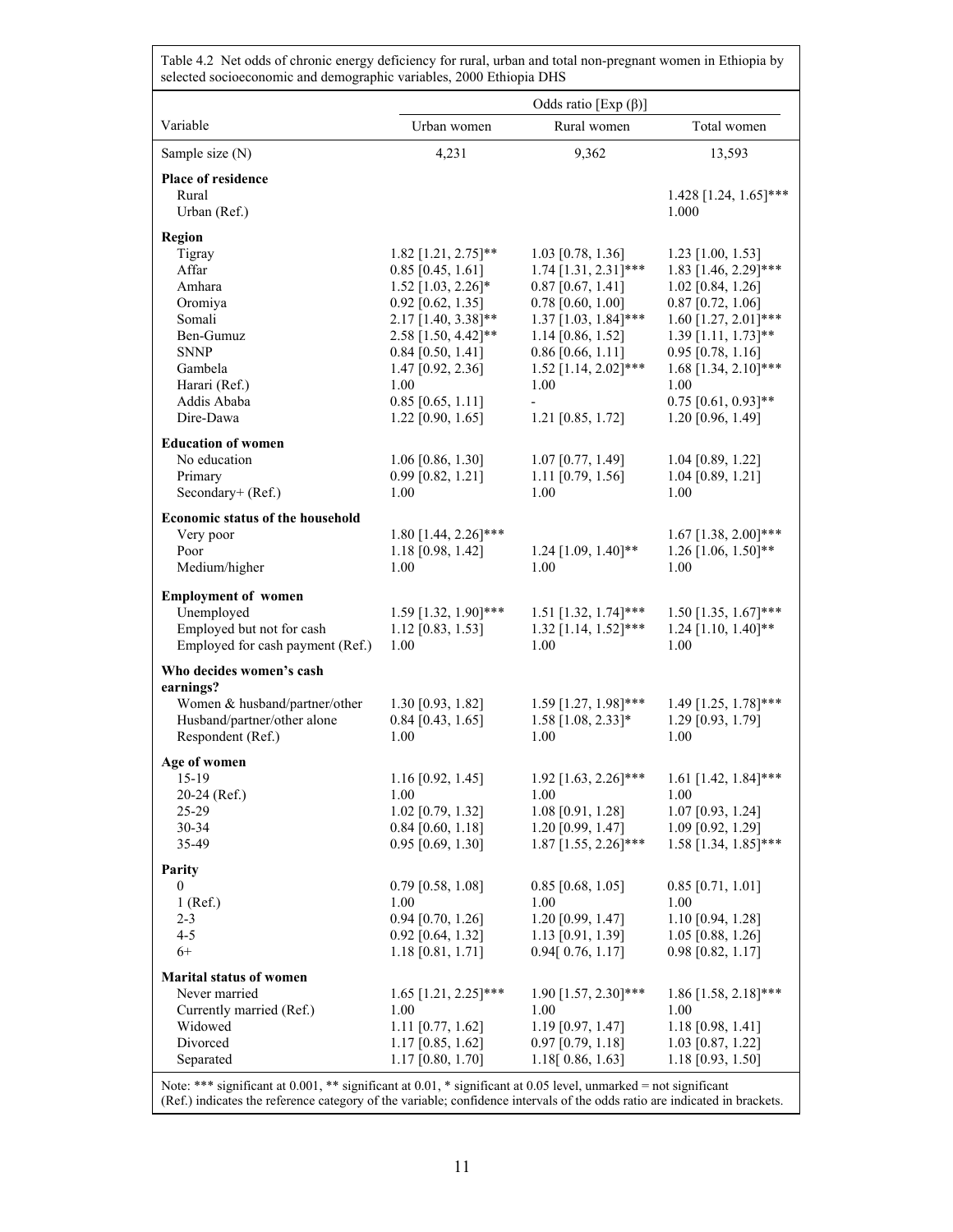The observed urban-rural difference in reproductive-age women's nutritional status could be an indication of low access and use of health services in the rural areas as compared with urban areas. In general, people living in cities have better health and lower death rates than rural residents, even though the urban poor often live in unsanitary and crowded conditions. Compared with rural residents, urban residents have better access to medical services and are more easily reached by immunization and educational campaign.

This study has also shown regional differences in women's nutritional status. The high risk of chronic energy deficiency in women from Affar, Gambella, Somali and Benishangul-Gumuz could be due to the low levels of development in the regions, the nomadic natures of the dwellers, and dietary practices. Most of the area in these regions is lowland (high temperature), where energy expenditure is very high (due to mobility) and infectious diseases such as malaria are rampant as compared with the rest of the regions. The culture and tradition in these areas is highly male-dominated, and women in these regions (the natives) perform all difficult domestic and the majority of productive tasks. A combination of all these factors may lead to higher risk of malnutrition in the regions.

Household economic status is one of the most important determinants of nutritional status in Ethiopian women. This study shows that, as compared with women residing in medium/higher economic status households, the risk of being undernourished for women in very poor or poor households was significant. This finding is consistent with other studies and the UNICEF conceptual framework (Teller et al., 2000; UNICEF, 1990). This indicates that household economic status is positively associated with household food security, which is a pre-requisite for access to adequate dietary intake and improved nutritional status for all members of the household.

Women's employment status is also another important socioeconomic variable explaining nutritional status. According to findings of this study, unemployment or unpaid (cash) employment of women are a significant factor for chronic energy deficiency (CED) in these women as compared with women employed for cash. Women's paid employment could provide an additional income source that can improve food security of the household and raise the status of women by allowing them to have more control over resources. Some evidence also indicates that the nutritional impact of increased household income is a function of the income earner and the kind of income (Von Braun as cited in ACC/SCN, 1990). It was also found that unemployed women were at high risk of undernutrition, even in households with a relatively better socioeconomic status (UNICEF Ethiopia, 1993).

A woman's decisionmaking autonomy over her own cash earnings was another important socioeconomic variable found to be protective against CED. In this study, the expenditure of women's cash income decided by others (partially or fully) is related to women's undernutrition. The lower risk of undernutrition in women who have command over their income may be related to concerns of household food security. Increased income is not necessarily paralleled by improved control over the income. Consistent with the study by von Braun (1991), this study has also shown that when cash income is controlled by women themselves, their nutritional status is better, even in very poor and poor households. This could be because spending from income controlled by women may be more food-oriented than income controlled by men. It was also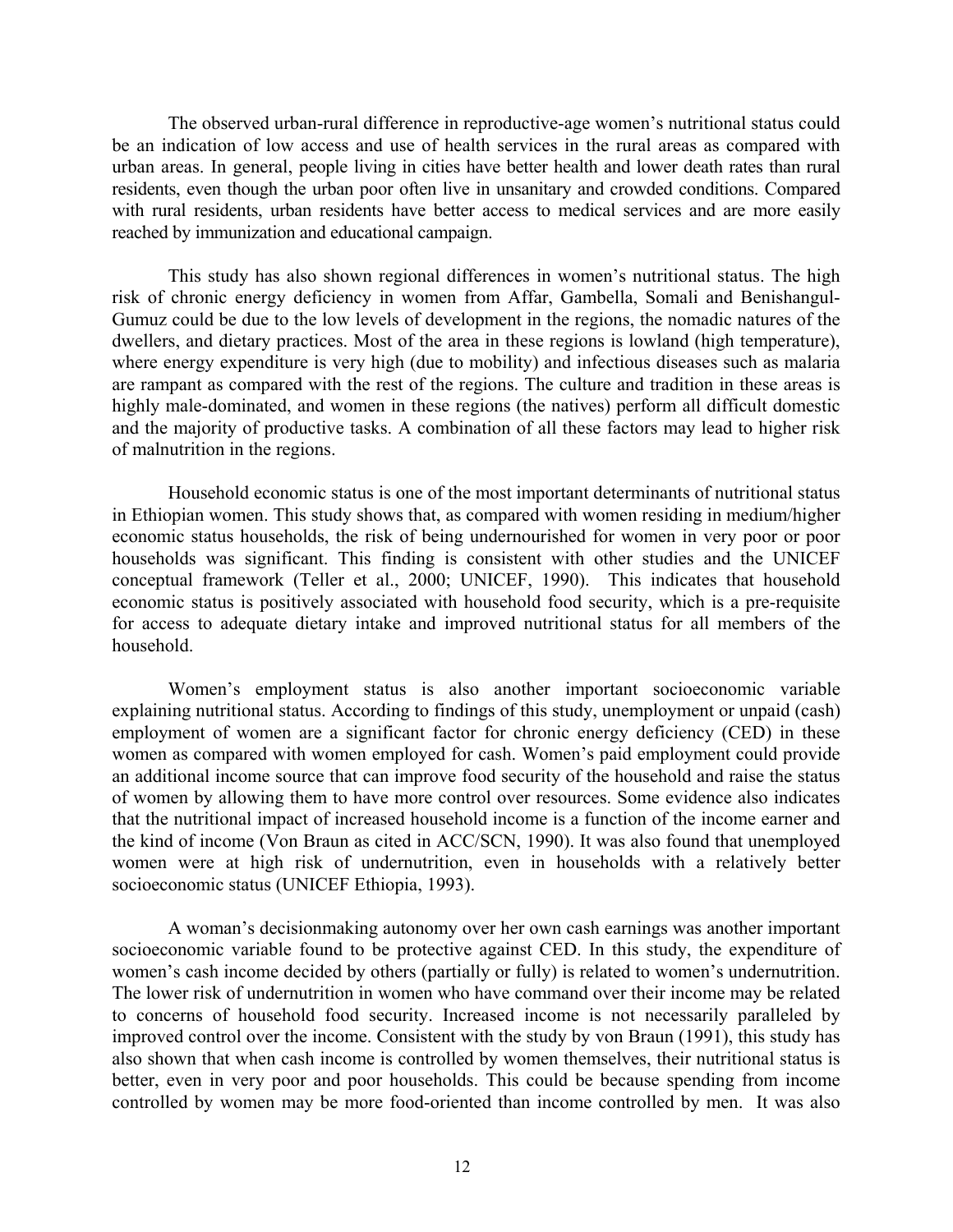observed that the significance of income controlled by the women themselves disappears in urban women. This may be due the relatively high status of urban women as compared with rural women in communal decisionmaking (with spouse or others) paralleled by improved control of the income and other resources.

Age and marital status as discussed previously do appear in this analysis to be important predictors of nutritional status in women at the national level and in both urban and rural areas (Table 4.2). Never-married (single) women were more likely to be undernourished as compared to currently married women. A larger percentage of the never married women were adolescent (15-19 years) or post adolescent (20-24 years). It was found that the adolescent age group (15- 19) and older women in the age group 35-49 years in this country were at a significantly higher risk of CED malnutrition and the problem is worse for rural women of the indicated age group (Table 4.2). In adolescence, a young woman's nutritional needs increase because of the spurt of growth that accompanies puberty and the increased demand for iron that is associated with the onset of menstruation. Inadequate diet, illness, and heavy physical demands (to assist with household and family chores) during this period can jeopardize the health and physical development of young women resulting in delayed or stunted skeletal growth and anemia. Early childbearing can increase the health risks of women and also have a negative impact on their nutritional status and growth. Early sexual activity and the associated health problems like abortion and miscarriage may also endanger women's nutritional status. However, since there may be other factors (not in the model) responsible for the problem further study is needed to correctly interpret this issue. (World Bank, 1994)

The higher risk of malnutrition in older age women (35-49 years) may be in part due to maternal depletion syndrome that may be associated with closely spaced births and the cumulative effects of a lifetime of nutritional deprivation, heavy work and low self-esteem. Though not significant, widowed and separated women were also at higher risk of CED as compared with currently married women. With the tendency for women to marry older men and their propensity for living longer, women are more likely than men to be widowed. Loss of a spouse and having to fend on their own may leave women economically insecure, which has both health and nutritional implications.

#### **4.2 Malnutrition among children**

## **4.2.1 Overall levels of child malnutrition**

According to the findings of the 2000 Ethiopia DHS (CSA and ORC Macro, 2001), the overall prevalence of stunting among Ethiopian children is 51.3 percent and more than one in four children (26%) are severely stunted. This document also showed that 47 percent of the Ethiopian children are underweight (low weight-for-age) and 16 percent were severely underweight. About 11 percent of the children under five years of age were also wasted (thin for their height), and 1 percent are severely wasted. The level of stunting, underweight, and wasting are also higher for rural children than urban children. This shows that Ethiopia has a very high prevalence of stunting, underweight and wasting according to the classification established by the World Health Organization to indicate levels of child malnutrition (Lindsay and Gillespie, 2001).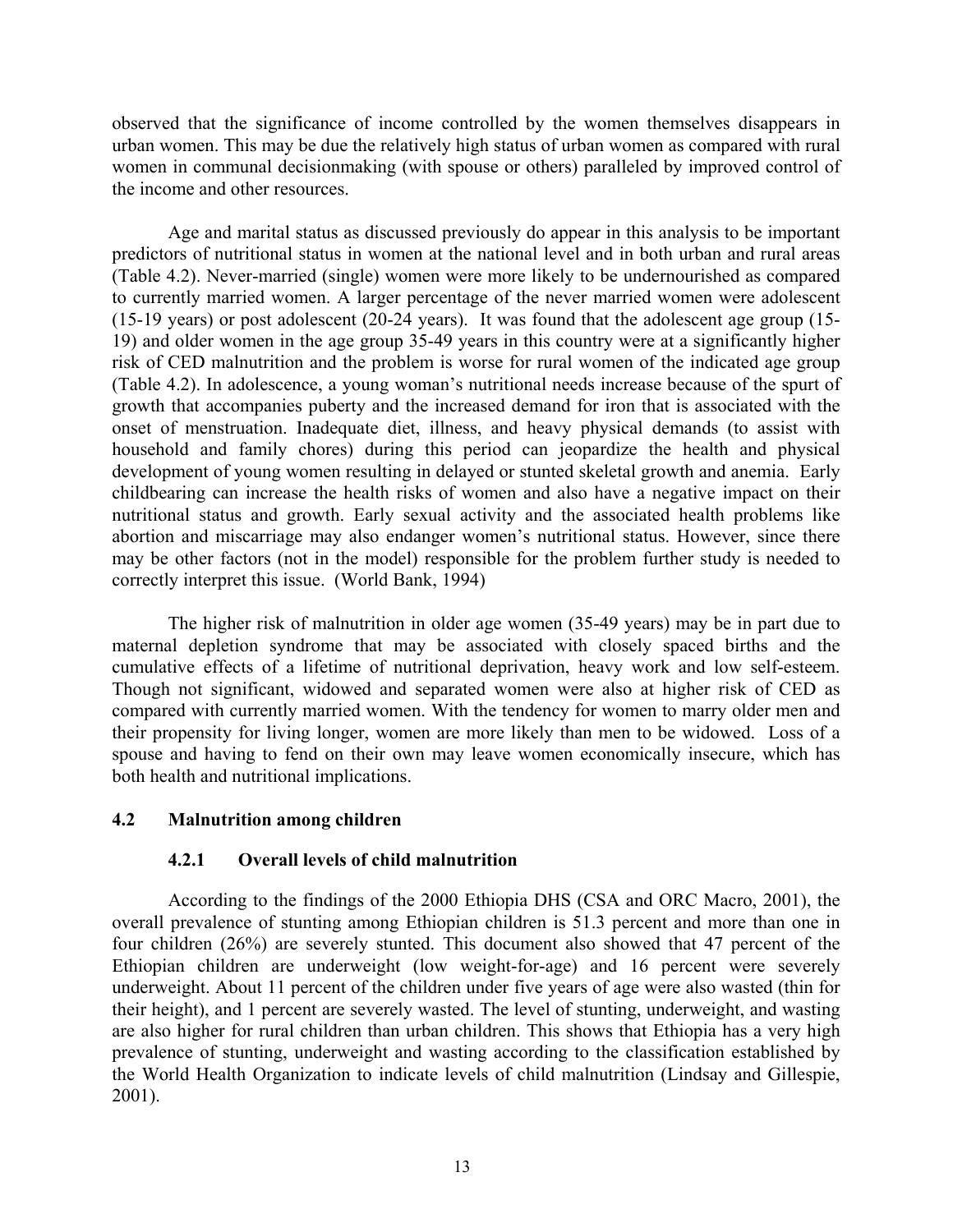#### **4.2.2 Differentials of child nutritional status**

#### **4.2.2.1 Socioeconomic and demographic differentials**

As can be seen in Table 5.1, the bivariate analysis was performed using a chi-square  $(\chi^2)$ test and results of this study showed a significant association between children's nutritional status and each of the explanatory variables under study. The prevalence of stunting was significantly higher in rural areas (52%) as compared with urban areas (42%). The highest prevalence of child stunting was observed in Amhara (57%), followed by Tigray (56%) and SNNP (54%), and it was lowest in Addis Ababa (27%) and Dire-Dawa (31%), the two most urban areas of the country. Parent's (mother or father) educational level was also found to be negatively associated with child stunting. The prevalence of stunting among children from very poor households (54%) is higher than children from poor households (44%), who in turn suffer higher levels of stunting than children of medium/higher economic status<sup>2</sup> households  $(26%)$ . Among other socioeconomic factors employment status of mothers was also important and the prevalence of stunting was highest among children of employed mothers (but not for cash), followed by those employed for cash.

The demographic variables (i.e. age, birth order and preceding birth interval of the child) were significantly associated with child nutritional status. As can be seen in Table 4.3, the highest proportion of stunted children was observed in age group 36-47 months (61%), followed by age group 48-59 months (60%) and age group 12-23 months (58%); while child stunting was lowest in the youngest age group of 0-5 months (11%), followed by age groups 6-11 months (29%). The highest level of stunting was also observed among children whose birth order was 4 or 5 (54%), followed by birth order 6 and more (53%). Preceding birth interval of the child was also negatively associated with stunting, and the highest proportion of stunted children were observed among those whose preceding birth interval was less than 24 months. A smaller percentage (47%) of children of low birth order (1) are malnourished compared to those of higher birth orders. There is no significant difference in prevalence of malnutrition by sex of the child.

<sup>&</sup>lt;sup>2</sup> Household possessions of a radio, television, bicycle, motorcycle and or car were taken as indicators of economic status of the household. Based on this, three categories were set: those without any of these possessions (very poor), with only one (poor) and those owning two to five (medium or higher status) of the items.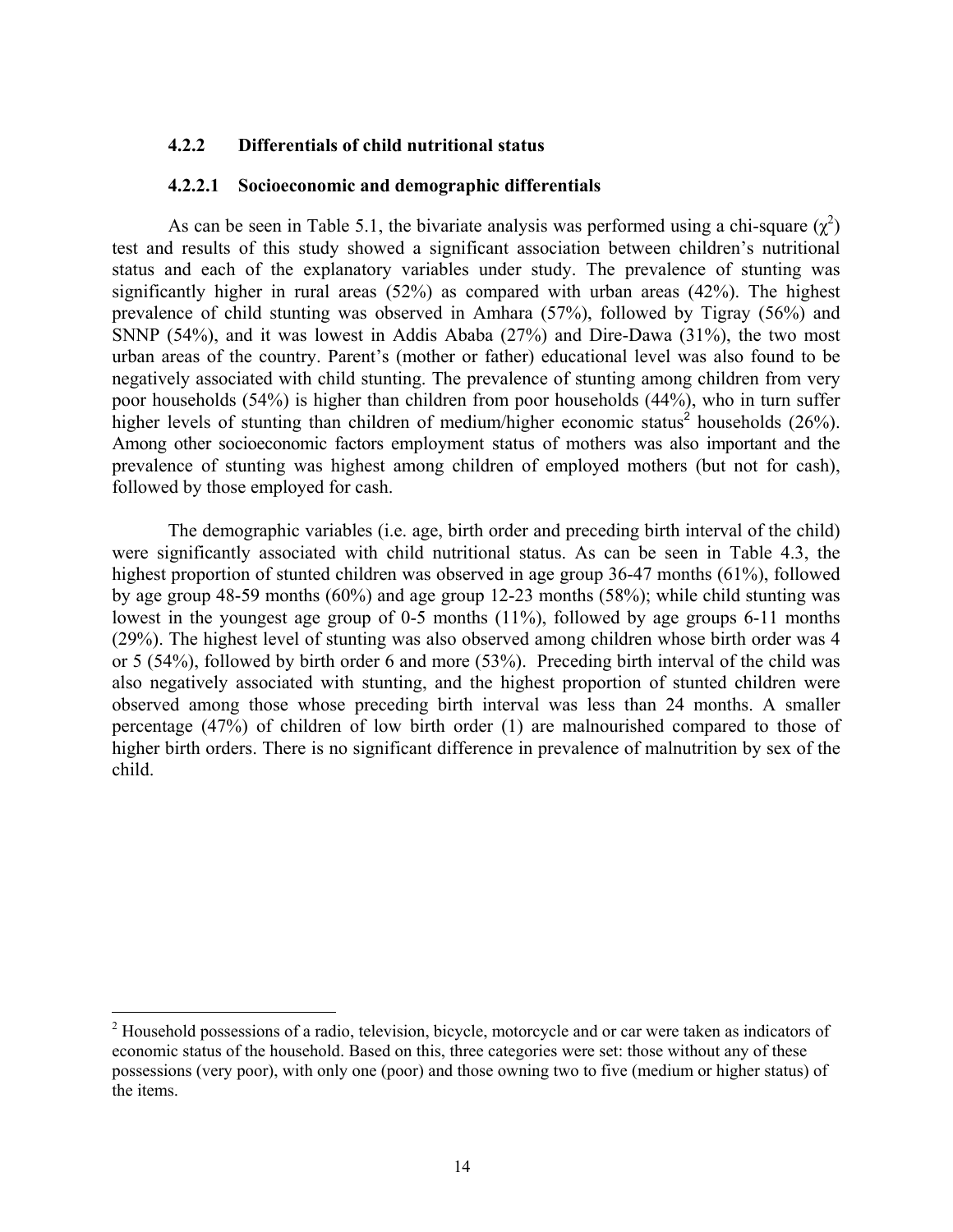| Background characteristics           | Number of<br>children | Percent stunted<br>$(ht/age < -2 SD)$ | $\chi^2$ -value and<br>level of<br>significance |
|--------------------------------------|-----------------------|---------------------------------------|-------------------------------------------------|
| Place of residence                   |                       |                                       |                                                 |
| Rural                                | 8,761                 | 52.3                                  |                                                 |
| Urban                                | 1,007                 | 41.6                                  | $41.6***$                                       |
| Region                               |                       |                                       |                                                 |
| Tigray                               | 670                   | 55.8                                  | $114.6***$                                      |
| Affar                                | 87                    | 48.2                                  |                                                 |
| Amhara                               | 2,562                 | 56.6                                  |                                                 |
| Oromiya                              | 4,006                 | 47.3                                  |                                                 |
| Somali                               | 78                    | 45.0                                  |                                                 |
| Ben-Gumuz                            | 98                    | 40.8                                  |                                                 |
| <b>SNNP</b>                          | 2,044                 | 53.9                                  |                                                 |
| Gambela                              | 22                    | 36.4                                  |                                                 |
| Harari                               | 19                    | 36.9                                  |                                                 |
| Addis Ababa                          | 150                   | 27.3                                  |                                                 |
| Dire-Dawa                            | 32                    | 31.1                                  |                                                 |
| <b>Education of mother</b>           |                       |                                       |                                                 |
| No education                         | 7,971                 | 52.8                                  | 82.3***                                         |
| Primary                              | 1,286                 | 48.8                                  |                                                 |
| Secondary+                           | 512                   | 32.5                                  |                                                 |
| Education of father/mother's partner |                       |                                       |                                                 |
| No education                         | 6,167                 | 54.3                                  | 80.7***                                         |
| Primary                              | 2,413                 | 48.3                                  |                                                 |
| Secondary+                           | 1,064                 | 40.5                                  |                                                 |
| <b>Employment of mother</b>          |                       |                                       |                                                 |
| Unemployed                           | 3,554                 | 48.2                                  | 25.9***                                         |
| Employed but not for cash            | 4,316                 | 54.0                                  |                                                 |
| Employed for cash payment            | 1,898                 | 50.6                                  |                                                 |
| Economic status of the household     |                       |                                       |                                                 |
| Very poor                            | 7,599                 | 53.5                                  | 88.4***                                         |
| Poor                                 | 1,772                 | 44.1                                  |                                                 |
| Medium/higher                        | 142                   | 26.2                                  |                                                 |
| Sex of household head                |                       |                                       |                                                 |
| Male                                 | 8,497                 | 50.6                                  | $9.37**$                                        |
| Female                               | 1,271                 | 55.2                                  |                                                 |
| Age of child                         |                       |                                       |                                                 |
| $<$ 6                                | 878                   | 10.8                                  | 978.6***                                        |
| $6 - 11$                             | 1,044                 | 28.7                                  |                                                 |
| $12 - 23$                            | 2,022                 | 57.5                                  |                                                 |
| 24-35                                | 1,935                 | 55.8                                  |                                                 |
| 36-47                                | 2,047                 | 61.4                                  |                                                 |
| 48-59                                | 1,842                 | 60.2                                  |                                                 |
| Sex of child                         |                       |                                       |                                                 |
| Male                                 | 4,953                 | 51.9                                  | 1.8                                             |
| Female                               | 4,816                 | 50.5                                  |                                                 |
| Birth order of the child             |                       |                                       |                                                 |
| 1                                    | 1,736                 | 46.6                                  |                                                 |
| $2 - 3$                              | 2,979                 | 50.4                                  |                                                 |
| $4 - 5$                              | 2,153                 | 54.3                                  |                                                 |
| $6+$                                 | 2,901                 | 52.6                                  | 26.3***                                         |
| Preceding birth interval             |                       |                                       |                                                 |
| First birth                          | 1,736                 | 46.6                                  | $67.3***$                                       |
| $<$ 24 months                        | 1,441                 | 57.5                                  |                                                 |
| 24-35 months                         | 3,052                 | 53.3                                  |                                                 |
| 36-47 months                         | 1,983                 | 52.4                                  |                                                 |
| 48 and more months                   | 1,558                 | 45.1                                  |                                                 |

Note: \*\* significant at  $0.01$ , \*\*\* significant at  $0.001$  levels, unmarked = not significant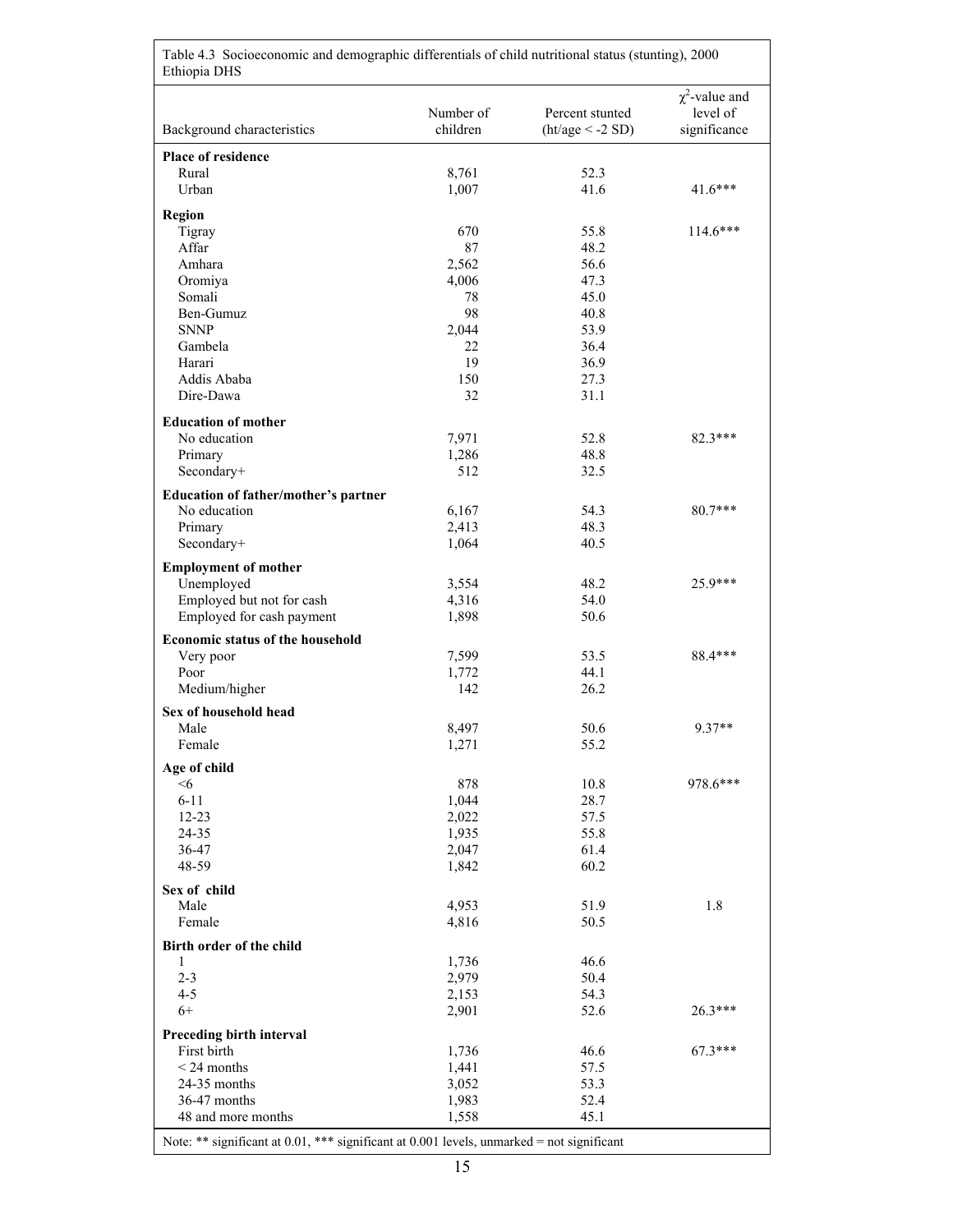#### **4.2.2.2 Health and health-related differentials**

It is well known that infections and malnutrition have a synergistic effect on health. Children suffer from malnutrition are generally at an increased risk of illness and death. Risk factors for malnutrition and illness include but are not limited to dietary intake and poor environmental sanitation. Access to health services may mediate the debilitating consequences of illness and provide opportunities for health and nutrition information and education. Proxy variables for access to health services and environmental sanitation were reviewed. The bivariate analysis of this study showed that the number of antenatal visits the mother had, the source of water supply, and the availability of a toilet facility for the household were significantly associated with child stunting (Table 4.4). The prevalence of stunting among children of households with no protected water source and with no toilet facility was significantly higher as compared with those who have. The number of antenatal visits the mother of the child had and child stunting were also inversely related; i.e., as the number of antenatal visits increases the prevalence of stunting deceases. Diarrheal disease is a leading cause of morbidity and mortality in children. Diarrhea in undernourished children may lead to longer and more severe bouts of a vicious cycle of diarrhea and malnutrition. Even though the prevalence of child stunting among those who had diarrhea or fever in the two weeks before the survey was slightly high, the association was not statistically significant. However, an exploration of wasting, an indicator of more immediate malnutrition, may have different results.

| Table 4.4 Child health and health-related differentials of child nutritional status (stunting), 2000 Ethiopia<br><b>DHS</b> |                       |                                       |                                              |  |  |
|-----------------------------------------------------------------------------------------------------------------------------|-----------------------|---------------------------------------|----------------------------------------------|--|--|
| Background characteristics                                                                                                  | Number of<br>children | Percent stunted<br>$(ht/age < -2 SD)$ | $\chi^2$ -value and level<br>of significance |  |  |
| Number of antenatal visits                                                                                                  |                       |                                       |                                              |  |  |
| No visits                                                                                                                   | 7,903                 | 53.0                                  |                                              |  |  |
| 1-4 times                                                                                                                   | 1,370                 | 45.8                                  |                                              |  |  |
| 5+ times(Ref.)                                                                                                              | 494                   | 37.7                                  | 62.4***                                      |  |  |
| Source of water supply                                                                                                      |                       |                                       |                                              |  |  |
| Unprotected                                                                                                                 | 7,487                 | 52.7                                  |                                              |  |  |
| Protected (Ref.)                                                                                                            | 2,028                 | 46.6                                  | 25.8***                                      |  |  |
| <b>Availability of toilet facility</b>                                                                                      |                       |                                       |                                              |  |  |
| No facility (bush, field)                                                                                                   | 8,160                 | 52.8                                  |                                              |  |  |
| Have facility (pit, flush, improved) (Ref.)                                                                                 | 1,355                 | 42.5                                  | 49.6***                                      |  |  |
| Had diarrhea in the two weeks before survey                                                                                 |                       |                                       |                                              |  |  |
| Yes                                                                                                                         | 2,414                 | 52.9                                  |                                              |  |  |
| No                                                                                                                          | 7.350                 | 50.7                                  | 3.7                                          |  |  |
| Had fever in the two weeks before survey                                                                                    |                       |                                       |                                              |  |  |
| Yes                                                                                                                         | 2,856                 | 52.5                                  |                                              |  |  |
| No                                                                                                                          | 6,906                 | 50.8                                  | 2.4                                          |  |  |
| Note: *** significant at 0.001 levels, unmarked = not significant at 0.05 levels                                            |                       |                                       |                                              |  |  |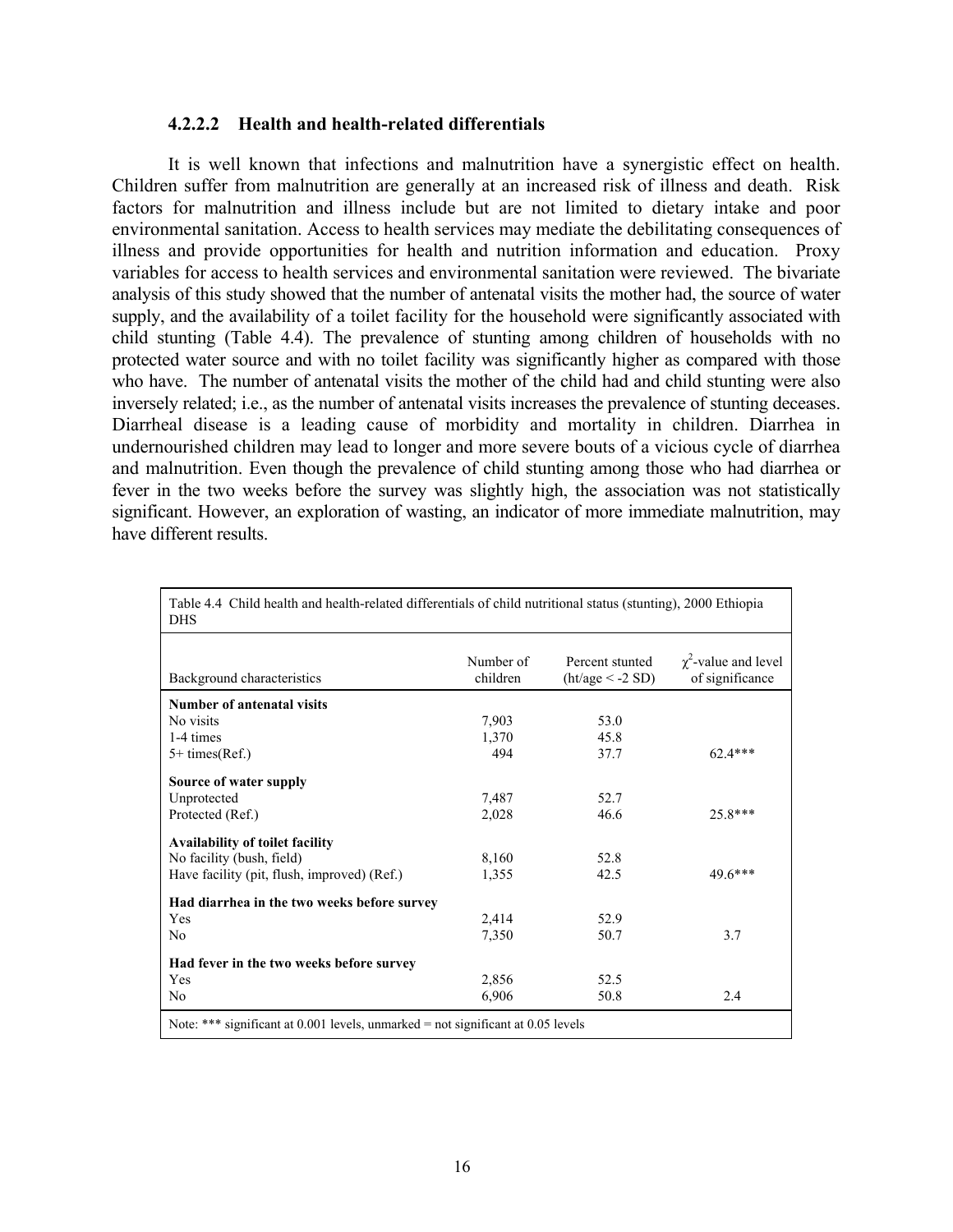Infant and child feeding practices are major determinants of the risks of malnutrition. Optimal infant feeding practices include exclusive breastfeeding for six months of age. The DHS report for Ethiopia showed that breastfeeding is nearly universal in Ethiopia, with 96.3 percent of the children born in the five years preceding the survey having been breastfed at some time (CSA and ORC Macro, 2001). However, the proportion of exclusively breastfed children up to 4 to 6 months was found to be less than optimal (Table 4.5). Among children under 4 months, 58 percent were exclusively breastfed, and 72.7 percent were fully (including water and juices but not other milks besides breast milk) or exclusively breastfed. It was also observed that only 54.6 percent of the children under 5 months of age and 44 percent of those under 7 months were found to be exclusively breastfed.

It was also observed that 8 percent of children were exclusively breastfed beyond the recommended age of six months and about 40 percent of the children under seven months of age received complementary foods, which is against the recommendation that complementary feeding should start at around six months of age. It was also observed that a large proportion of infants (21.6%) are being exclusively or fully breastfed far beyond the recommended age of six months. Breast milk or other liquids alone are not sufficient to meet the energy and nutrient requirements of infants of this age and older.

|             |                           |          | Table 4.5 Percentage of children by age and breastfeeding status in preceding 24 hours, 2000 Ethiopia DHS |                         |               |           |
|-------------|---------------------------|----------|-----------------------------------------------------------------------------------------------------------|-------------------------|---------------|-----------|
|             | Exclusively<br>breastfed? |          | Percentage of children:                                                                                   |                         |               |           |
| Child's age |                           |          | Breastfed and                                                                                             | Fully or<br>exclusively |               | Number of |
| in months   | yes                       | no       | supplemented                                                                                              | breastfed               | Not breastfed | children  |
| $\leq 4$    | 57.9%                     | $42.1\%$ | 27.3%                                                                                                     | 72.7%                   |               | 535       |
| $\leq 5$    | 54.6%                     | $45.4\%$ | $30.4\%$                                                                                                  | 68.8%                   | $0.8\%$       | 701       |
| $\leq 6$    | 50.3%                     | 49.7%    | 33.3%                                                                                                     | 66.0%                   | $0.7\%$       | 879       |
| < 7         | 44.2%                     | 55.8%    | 39.6%                                                                                                     | 59.8%                   | $0.7\%$       | 1073      |
| $7 - 11$    | $7.2\%$                   | 92.8%    | 79.0%                                                                                                     | 19.3%                   | $1.7\%$       | 849       |
| $12 - 35$   | $0.5\%$                   | 99.5%    | 74.8%                                                                                                     | $2.3\%$                 | 22.9%         | 3956      |
| Total       | 555                       | 5323     | 4053                                                                                                      | 899                     | 926           | 5878      |

As can be seen in Table 4.6, in all age categories less than seven months of age, the proportion of stunted children were significantly lower (almost by 50%) among exclusively breast feed children as compared with those not exclusively breast feed. This shows that malnutrition in early infancy may be attributed to the lack of exclusive breastfeeding. Besides, early complementary feeding that may expose infants to pathogens and increase their risk of infection which would also negatively affect their nutritional status. Contrary to this, the rates of stunting among exclusively breast feed children was higher than non-exclusively breast fed children in the age group 7-11 and 12-35 months. This is the age group where complementary feeding should have been initiated and established. Therefore prolonged exclusive breast feeding beyond 6 months may be important substitute supply of nutrients when food is not available or adequate feeding practices are not known or practiced.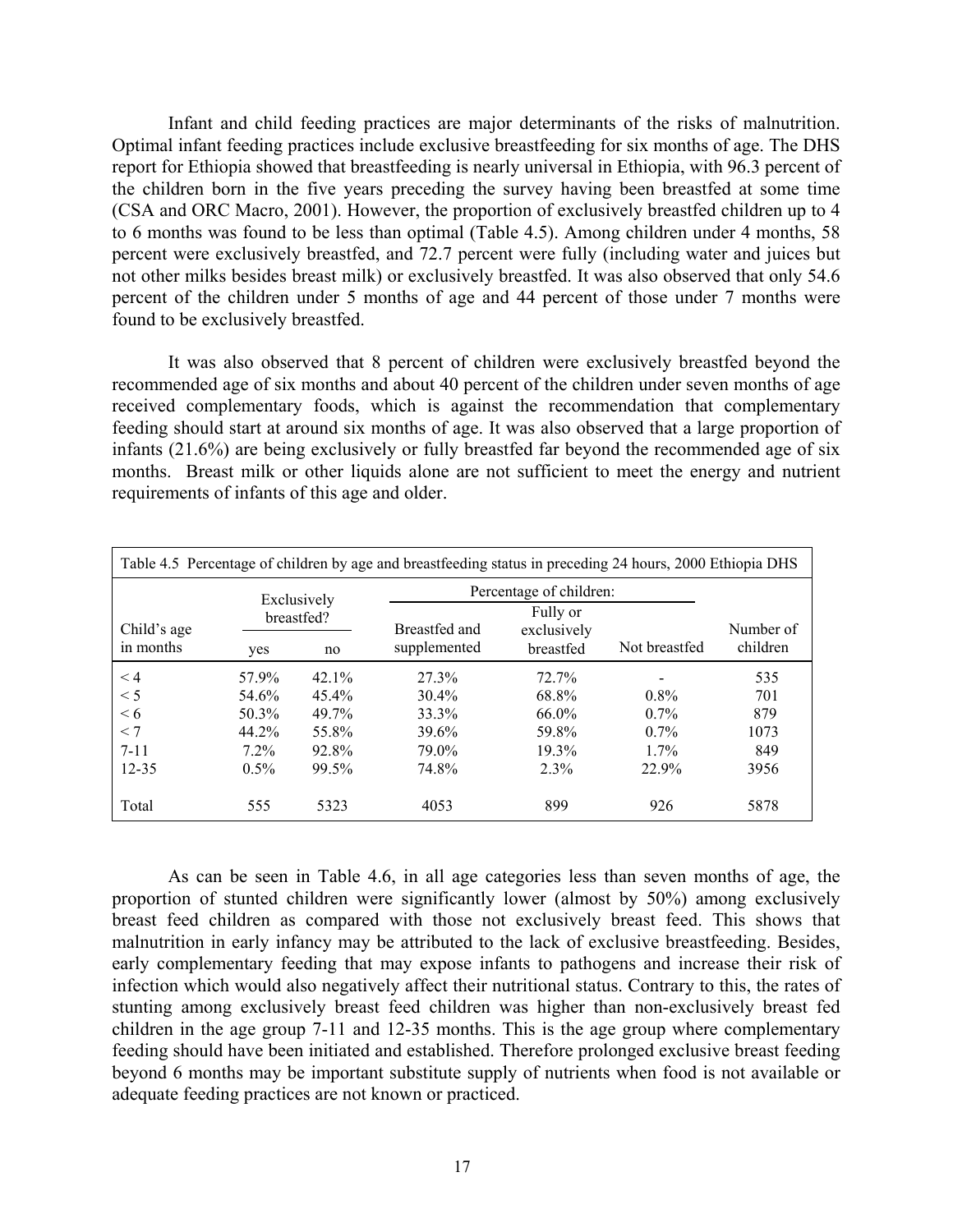| Percentage of children who are stunted, by mode of feeding |      |                                            |                                                  |                                      |               |                       |
|------------------------------------------------------------|------|--------------------------------------------|--------------------------------------------------|--------------------------------------|---------------|-----------------------|
| Child's age<br>in months                                   | Yes  | Exclusively<br>breastfed<br>N <sub>0</sub> | Breastfed and<br>receiving other<br>foods/fluids | Fully or<br>exclusively<br>breastfed | Not breastfed | Number of<br>children |
| $\leq 4$                                                   | 5.5  | 8.9                                        | 9.5                                              | 5.9                                  |               | 535                   |
| < 5                                                        | 5.0  | 11.6                                       | 11.0                                             | 6.8                                  | 43.5          | 701                   |
| < 6                                                        | 7.2  | 14.3                                       | 13.3                                             | 9.2                                  | 43.5          | 879                   |
| < 7                                                        | 7.0  | 15.8                                       | 16.5                                             | 8.7                                  | 43.5          | 1073                  |
| $7 - 11$                                                   | 42.6 | 30.6                                       | 29.4                                             | 39.6                                 | 60.4          | 849                   |
| $12 - 35$                                                  | 81.3 | 56.6                                       | 58.2                                             | 72.7                                 | 50.1          | 3956                  |
| Total                                                      | 555  | 5327                                       | 4053                                             | 899                                  | 926           | 5878                  |

Table  $4.6$ : Percentage of stunted children by age and breastfeeding status in the preceding  $24$  hours,

#### **4.2.3 Determinants of child malnutrition**

Three logistic regression models were performed separately, i.e. for urban, rural and all (urban and rural) children. As can be seen in Table 4.7, the multivariate logistic regression analysis identified region of residence, education of mother, economic status of the household, number of antenatal care visit for mother and age of the child as determinants of stunting among urban children. The urban sample showed that, as compared with children in Harari Region, children in Tigray and Oromiya regions were 2.6 and 2.4 times more likely to be stunted respectively. The urban sample also showed that, the likelihood of being stunted was 1.6 times higher among children of mothers with no education compared with children whose mothers have some secondary or higher education. In addition, children whose mothers have some primary education were 1.9 times more likely to be stunted compared to children whose mothers had a secondary or higher education. This sample also showed that, as compared with children from medium or higher economic status households, children of very poor and poor households were 2.6 and 1.9 times more likely to be stunted respectively. The odds of stunting among children whose mothers have had no prenatal care visit were also 1.5 times more compared with children whose mothers had five or more prenatal care visits and children whose mothers had 1-4 prenatal care visits were also at similar higher odds of stunting. In the urban areas, children in the age group 0-5 months was found to be at a lower odds of stunting as compared with children in the age group 6-11 months. The odds of stunting were more than five to eight times higher for children in all age groups over 11 months.

For rural children, the analyses showed that region of residence, education of mother, education of mother's partner, age, birth order and preceding birth interval of the child as important predictors of nutrition status (Table 4.7). This model showed that children in Tigray, Amhara and SNNP regions were more than 1.5 times more likely to be stunted as compared with children in Harari region. The likelihood of being stunted was found to be double among children of mother with no education compared with children whose mothers have some secondary or higher education. Children whose mothers have some primary education were also 1.9 times more likely to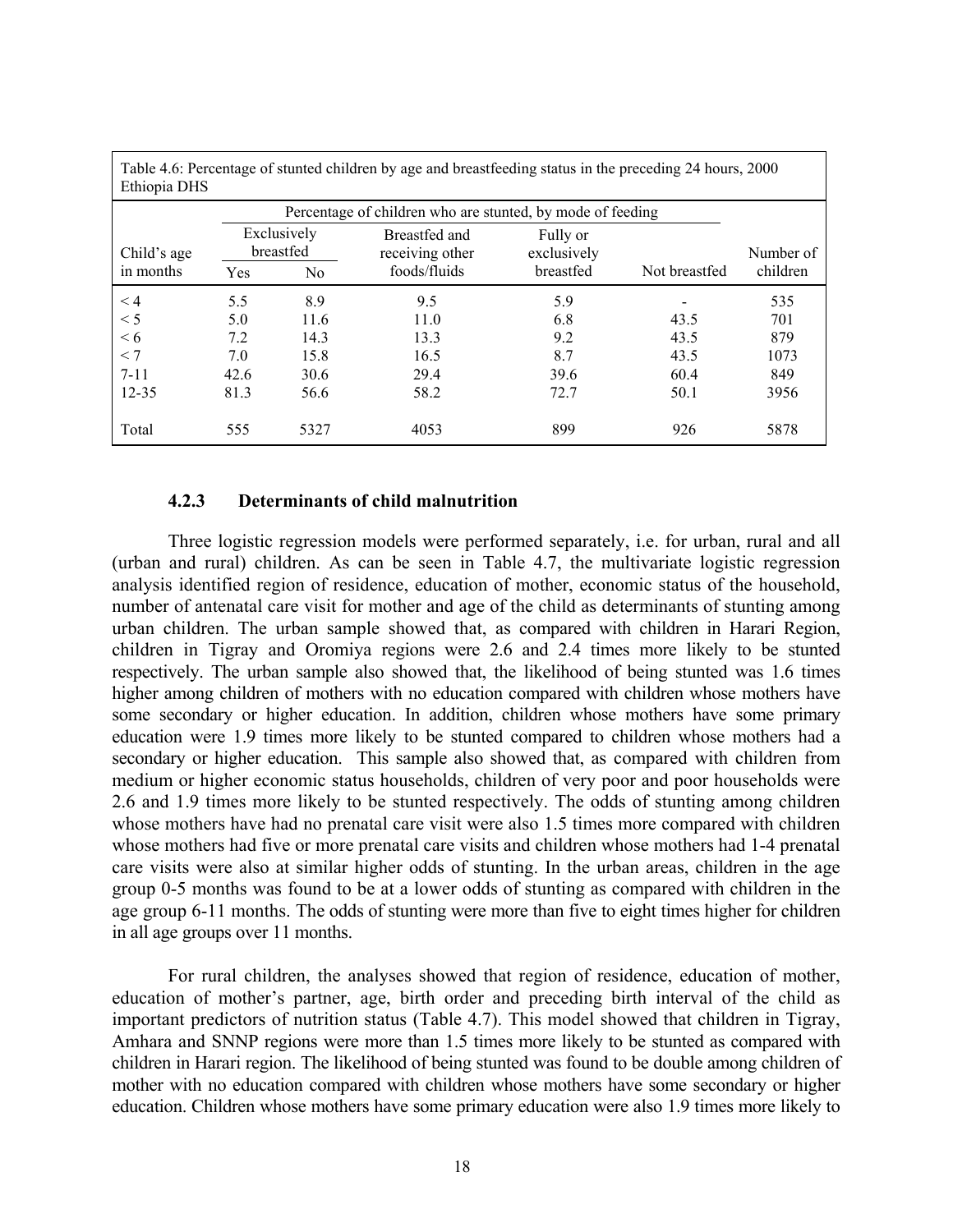be stunted compared to children whose mothers had some secondary or higher education. The likelihood of being stunted was also 1.4 times higher among children of father/mother's partner who has no education compared with children whose father/mother's partner has some secondary or higher education. Children whose father/mother's partner had some primary education were also 1.3 times more likely to be stunted compared to children whose father (mother's partner) had some secondary or higher education. The sample also showed that, children in the age group 0-5 months were found to be at significantly lower risk of stunting as compared with children in the age group 6-11 months. As compared with children 6-11 months, the odds of stunting were more than three times higher for children in all other age groups. The risk of stunting was also 1.3 times higher for children of first birth order as compared with children of birth order six or more. It was also observed that as the preceding birth interval of the child decreases, the likelihood of being stunted increases. Children whose preceding birth interval was less than two years were 1.9 times more likely to be stunted as compared with children of a preceding birth interval 48 months and more.

The combined urban and rural (national) sample results indicated that region of residence, education of mother, education of father (mother's partner), economic status of the household, number of antenatal care visit for the mother, age, birth order and birth interval of the child were found to be determinants of child nutritional status (Table 4.7). This model showed that children who reside in Tigray, Amhara and SNNP regions were more than 1.7 times more likely to be stunted than children in Harari Region. Education of mother and father (mother's partner) were also important determinants of stunting. Children whose mothers have no education or who have some primary education are 1.8 times more likely to be stunted than children whose mothers have some secondary or higher education. The likelihood of being stunted was also found to be 1.4 times higher among children whose father/mother's partner has no education than children whose fathers have some secondary or higher education. Household economic status is also another important variable explaining child stunting. As compared with children residing in households with medium or higher economic status, children residing in very poor and poor households were two times more likely to be stunted. The national sample also showed that children whose mother had no prenatal care visit to a health professional during her pregnancy were 1.3 times more likely to be stunted as compared with children whose mother had five or more prenatal care visits. Though not significant, children whose mother had some (1-4) prenatal care visits to a health professional were also at a higher risk of stunting than children whose mothers had five or more prenatal care visits. As compared with children in the age group 6-11 months, the risk of stunting was 72 percent less for children in the age group 0-5 months. As compared with children in the age group 6-11 months, the risk of stunting was about 4 times higher for children in all age groups over one year. The risk of stunting was also 1.2 times higher for children of first birth order as compared with children of birth order six or more. It was also observed that as the preceding birth interval of the child decreases, the likelihood of being stunted increases. Children whose preceding birth interval was less than two years were 1.8 times more likely to be stunted as compared with children whose preceding birth interval was 48 months and more.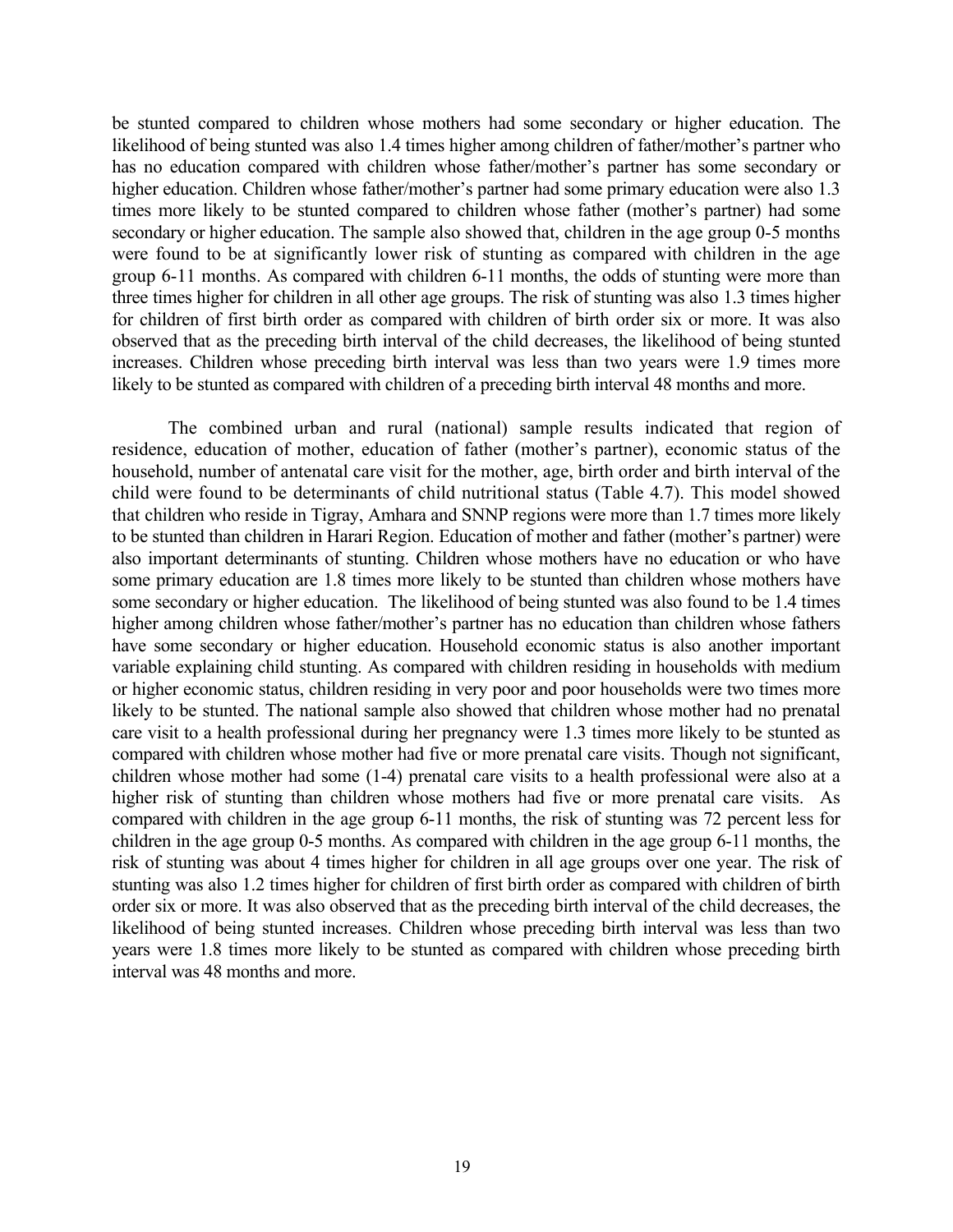| Variable                                                     | Odds ratio [ $Exp(\beta)$ ]                   |                                                  |                                                  |  |  |
|--------------------------------------------------------------|-----------------------------------------------|--------------------------------------------------|--------------------------------------------------|--|--|
|                                                              | Urban children                                | Rural children                                   | Total children                                   |  |  |
| Unweighted sample size (N)                                   | 1,304                                         | 7,165                                            | 8,469                                            |  |  |
| Place of residence                                           |                                               |                                                  |                                                  |  |  |
| Rural                                                        |                                               |                                                  | $1.05$ [0.85,1.30]                               |  |  |
| Urban (Ref.)                                                 |                                               |                                                  | 1.00                                             |  |  |
| Region<br>Tigray                                             | $2.57$ [1.35, 4.89]**                         | $1.58$ [1.17, 2.14]**                            | $1.69$ [1.30, 2.19]***                           |  |  |
| Affar                                                        | 1.03 [0.39, 2.69]                             | $1.13$ [0.82, 1.57]                              | $1.18$ [0.88, 1.58]                              |  |  |
| Amhara                                                       | $1.55$ [0.78, 3.08]                           | $1.77$ [1.33, 2.37]***                           | $1.80$ [1.40, 2.32]***                           |  |  |
| Oromiya                                                      | 2.44 [1.37, 4.35]**                           | $1.14$ [0.86, 1.51]                              | 1.24 [0.98, 1.57]                                |  |  |
| Somali<br>Ben-Gumuz                                          | $1.16$ [0.56, 2.41]<br>$0.66$ [0.27, 1.58]    | $1.21$ [0.86, 1.71]<br>$0.96$ [0.70, 1.32]       | $1.24$ [0.92, 1.68]<br>$0.99$ [0.75, 1.31]       |  |  |
| <b>SNNP</b>                                                  | $1.23$ [0.60, 2.66]                           | $1.74$ [1.30, 2.31]***                           | $1.76$ [1.37, 2.25]***                           |  |  |
| Gambela                                                      | $0.91$ [0.44, 1.86]                           | $1.04$ [0.75, 1.46]                              | 1.06 [0.79, 1.42]                                |  |  |
| Addis Ababa<br>Dire-Dawa                                     | $1.52$ [0.92, 2.51]                           |                                                  | $1.26$ [0.91, 1.81]<br>$0.86$ [0.63, 1.17]       |  |  |
| Harari (Ref.)                                                | $1.01$ [0.57, 1.77]<br>1.00                   | $0.88$ [0.60, 1.30]<br>1.00                      | 1.00                                             |  |  |
| <b>Education of mother</b>                                   |                                               |                                                  |                                                  |  |  |
| No education                                                 | $1.59$ [1.07, 2.35]*                          | 2.01 [1.26, 3.20]**                              | $1.81$ [1.38, 2.38]***                           |  |  |
| Primary                                                      | $1.94$ [1.35, 2.81]***                        | $1.89$ [1.17, 3.04]**                            | 1.81 $[1.39, 2.37]$ ***                          |  |  |
| Secondary+ (Ref.)                                            | 1.00                                          | 1.00                                             | 1.00                                             |  |  |
| <b>Education of mother's partner/spouse</b>                  |                                               |                                                  |                                                  |  |  |
| No education<br>Primary                                      | $1.25$ [0.85, 1.85]<br>$1.34$ [0.94, 1.90]    | $1.44$ [1.15, 1.82]**<br>$1.36$ [1.08, 1.72]*    | $1.44$ [1.19, 1.74]***<br>$1.37$ [1.14, 1.66]**  |  |  |
| Secondary+ $(Ref.)$                                          | 1.00                                          | 1.00                                             | 1.00                                             |  |  |
| <b>Employment status of mother</b>                           |                                               |                                                  |                                                  |  |  |
| Unemployed                                                   | $0.87$ [0.65, 1.16]                           | $1.02$ [0.88, 1.19]                              | 0.95[0.84, 1.08]                                 |  |  |
| Employed not for cash                                        | $1.07$ [0.64, 1.76]                           | $1.05$ [0.91, 1.22]                              | 1.01[0.88, 1.15]                                 |  |  |
| Employed for cash payment (Ref.)                             | 1.00                                          | 1.00                                             | 1.00                                             |  |  |
| Economic status of the household <sup>1</sup>                |                                               |                                                  |                                                  |  |  |
| Very poor<br>Poor                                            | 2.48 [1.54, 4.00]***<br>$1.90$ [1.27, 2.84]** | $1.05$ [0.91, 1.22]                              | 2.01 [1.40, 2.91]***<br>$1.87$ [1.31, 2.66]**    |  |  |
| Medium/higher (Ref.)                                         | 1.00                                          | 1.00                                             | 1.00                                             |  |  |
| Sex of household head                                        |                                               |                                                  |                                                  |  |  |
| Female                                                       | $1.20$ [0.86,1.68]                            | $1.08$ [0.93, 1.26]                              | $1.11$ [0.97,1.28]                               |  |  |
| Male (Ref.)                                                  | 1.00                                          | 1.00                                             | 1.00                                             |  |  |
| Child's age in months                                        |                                               |                                                  |                                                  |  |  |
| < 6<br>$6-11(Ref.)$                                          | $0.77$ [0.29, 2.05]<br>1.00                   | $0.26$ [0.19, 0.35]***                           | $0.28$ [0.21, 0.38]***<br>1.00                   |  |  |
| $12 - 23$                                                    | 6.90 [3.44, 13.87]***                         | 3.68 [3.03, 4.46]***                             | 3.84 [3.19, 4.62]***                             |  |  |
| 24-35                                                        | 5.23 [2.59, 10.56]***                         | 3.30 [2.72, 4.00]***                             | 3.37 [2.80, 4.05]***                             |  |  |
| 36-47                                                        | $6.96$ [3.47, 13.95]***                       | 4.06 [3.35, 4.93]***                             | 4.18 [3.48, 5.03]***                             |  |  |
| 48-59                                                        | $8.25$ [4.11, 16.58]***                       | 3.67 [3.02, 4.47]***                             | 3.96 [3.29, 4.78]***                             |  |  |
| Child birth order<br>1                                       | $1.14$ [0.70, 1.86]                           | $1.30$ [1.07, 1.58]**                            | $1.25$ [1.04, 1.49]*                             |  |  |
| $2 - 3$                                                      | $1.11$ [0.74, 1.66]                           | $0.98$ [0.86, 1.11]                              | $0.99$ [0.87, 1.12]                              |  |  |
| $4 - 5$                                                      | 1.18 [0.76, 1.84]                             | $1.04$ [0.90, 1.19]                              | $1.05$ [0.92, 1.20]                              |  |  |
| $6+$ (Ref.)                                                  | 1.00                                          | 1.00                                             | 1.00                                             |  |  |
| Preceding birth interval for child                           |                                               |                                                  |                                                  |  |  |
| $\leq$ 24 months<br>24-35 months                             | $1.39$ [0.91, 2.16]<br>$1.13$ [0.75, 1.70]    | $1.89$ [1.58, 2.27]***                           | $1.76$ [1.49, 2.08]***<br>$1.50$ [1.30, 1.74]*** |  |  |
| 36-47 months                                                 | $0.94$ [0.59, 1.51]                           | $1.60$ [1.37, 1.88]***<br>$1.52$ [1.28, 1.79]*** | 1.41 $[1.21, 1.65]$ ***                          |  |  |
| 48 and more months (Ref.)                                    | 1.00                                          | 1.00                                             | 1.00                                             |  |  |
| <b>Number of antenatal visits</b>                            |                                               |                                                  |                                                  |  |  |
| No visits                                                    | $1.46$ [1.04, 2.04]*                          | 1.16 [0.86, 1.58]                                | $1.28[1.03, 1.59]*$                              |  |  |
| 1-4 visits                                                   | $1.49$ [1.02, 2.18]*                          | $1.13$ [0.81, 1.56]                              | 1.25[0.99, 1.58]                                 |  |  |
| $5+$ visits (Ref.)                                           | 1.00                                          | 1.00                                             | 1.00                                             |  |  |
| Availability of toilet facility<br>No facility (bush, field) | $1.24$ [0.89, 1.74]                           | $0.94$ [0.78, 1.13]                              | $1.03$ [0.88, 1.21]                              |  |  |
| Any facility (pit, flush, improved) (Ref.)                   | 1.00                                          | 1.00                                             | 1.00                                             |  |  |
| Source of water for the household                            |                                               |                                                  |                                                  |  |  |
| Unprotected                                                  | 1.45 [0.94, 2.24]                             | $1.09$ [0.95, 1.25]                              | $1.09$ [0.96, 1.25]                              |  |  |
| Protected (Ref.)                                             | 1.00                                          | 1.00                                             | 1.00                                             |  |  |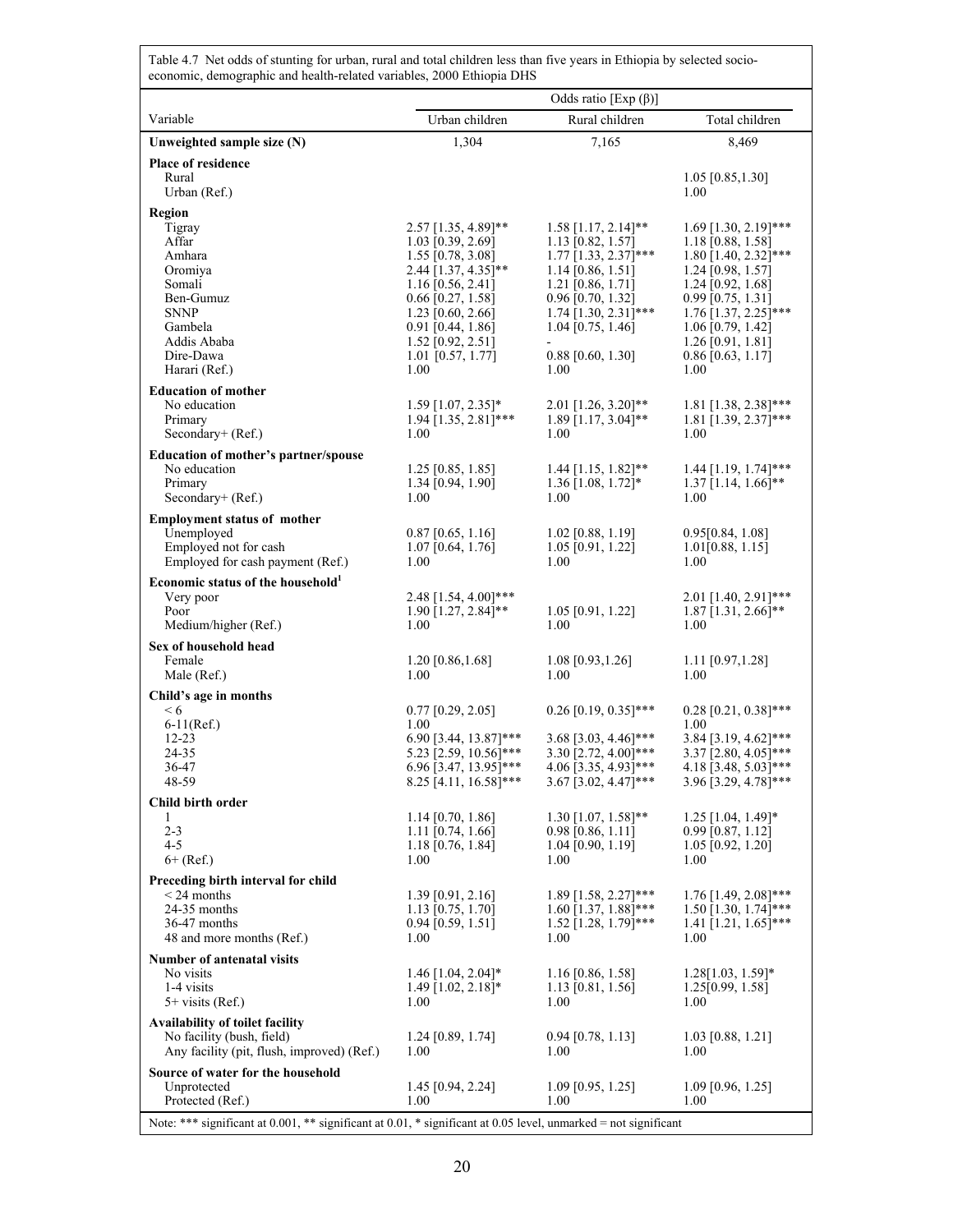Though the bivariate analysis shows significant urban-rural differentials in stunting, this difference disappears in the multivariate model. This shows that in the presence of important socioeconomic variables and area of residence alone is not a predictor of nutritional status of children. However it should be noted that these socioeconomic variables are manifested differently in the urban and rural areas.

Findings of this study have also shown regional variations in the risk of stunting. The observed higher risk of malnutrition in Tigray, Amhara and SNNP regions may be due to differences in economic levels, and cultural and dietary practices. Earlier surveys have also shown a very high prevalence of stunting in these regions (CSA, 1992; CSA, 1998).

After controlling for household economic status, which is an important predictor of child nutritional status, parental education has a positive and significant effect on child nutrition. Some studies have shown that parental education is associated with more efficient management of limited household resources, greater utilization of available health care services, better health promoting behaviors, lower fertility and more child-centred caring practices, all factors associated with better child health and nutrition (McGuire, 1988; Nancy, 1997). Small-scale studies in Ethiopia have also shown the importance of maternal education to child nutrition (Genebo et al., 1999; and Yimer, 2000).

Though income earned by mothers through employment may raise a household's effective demand for food, the effect of this variable was found to be insignificant in this study. According to findings of this study, unemployment in mothers has no significant risk of malnutrition in their children as compared with children whose mothers were employed for cash. This may be because the time allocated to earning income may be at the expense of time spent in feeding and caring for children. Consistent with a study by Von Braun (cited in ACC/SCN, 1991), this study is also evidence that mother's income through employment may not be translated into increased energy intake and improved health status of children. This may be due to the high levels of poverty. Since the majority of mothers in developing countries like Ethiopia, work in the informal sector and in lower status jobs the amount of income for these mothers is low and would have a negligible impact the nutritional status of children of employed mothers.

Household economic status is positively related with child stunting in Ethiopia. Finding of this study showed that compared with children residing in medium/higher economic status households, the risk of being stunted for children in very poor or poor households were significant. This indicates the association of household economic status with household food security that is a prerequisite for access to adequate dietary intake for all members of the household in general and for children in particular. Small-scale studies (Getaneh et al., 1998; Yimer, 2000) undertaken in Ethiopia have also shown the importance of household economic status to improve stunting in children.

Finding of this study showed that the risk of stunting increases with age. This is not surprising, since stunting is a cumulative process that occurs over the course of many insults of dietary inadequacy and/or illnesses. Children in the youngest age group, 0-5 months, were at a significantly lower risk of stunting as compared with children in the older age groups. This low risk of stunting may also be due to the protective effect of breastfeeding, since almost all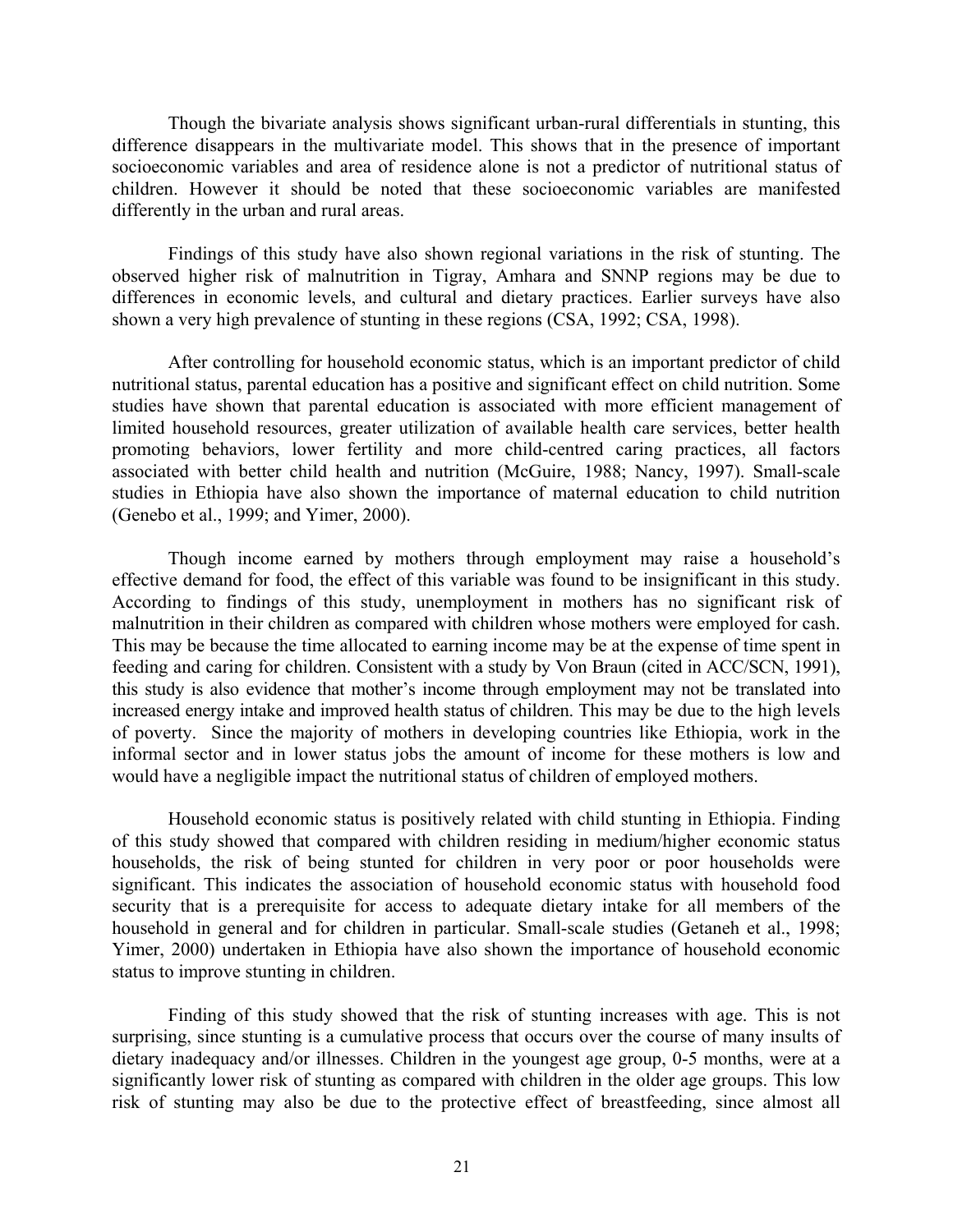children of this country are breastfed and most continue to breastfeed during their first year of life. Consistent with other studies (Yimer, 2000; Genebo, 1999; Samson and Lakech, 2000) in Ethiopia, this study has also shown a high risk of stunting among children age 12-23 months as compared with children in the age group 6-11 months. This may be an indication of either inappropriate food supplementation in quantity and/or quality during the weaning period, or exposure to disease. However, it should also be noted that at this point the mode of height measurement changes from lying down to standing up, and children may appear to shorten; some of the increased stunting may be as a result.

Birth order of the child is one of the demographic variables explaining the risk of stunting in children. Children of first birth order were found to be at a significantly higher risk of stunting than children of higher birth. This higher risk of stunting in first birth order children could be due to mothers' low level of experience at first delivery in the area of child care and feeding, which are important components of improved nutrition.

Preceding birth is also another important demographic variable affecting nutritional status of children. The significant and higher risk of stunting among children of lower preceding birth interval could be due to uninterrupted pregnancy and breastfeeding, since this drains women nutritional resources. Close spacing may also have a health effect on the previous child, who may be prematurely weaned if the mother becomes pregnant again too early. In this study rural children were found to be the most affected by stunting with regard to close spacing and this may be due to the low contraceptive prevalence rate in these areas.

The number of prenatal care visits a mother had during her pregnancy was also related with child stunting. A significantly higher risk of stunting was observed among children whose mother's had no prenatal care visit. Though not significant, high risk of stunting had also been observed among children whose mother's had some (1-4) prenatal care visits. The low risk of stunting among children whose mother had adequate prenatal visit (5+) may be due to the high contact of mothers with the health service. Such mothers also have better heath seeking behaviour and they are likely to take appropriate actions to improve the health status of their children, which is also important component of child nutrition.

Though the bivariate analysis showed a positive association between child nutritional status and the availability of safe drinking water or toilet facility, the significance of these variables disappears in the multivariate model. Since water and sanitation are not only environmental measures but may also be proxies for economic status, in the multivariate model there were more direct measures such as education and economic status that may override these less precise measures.

#### **4.3 Interrelationships between maternal and child nutritional status**

## **4.3.1 Child anthropometry and maternal nutritional status**

As can be seen in Table 4.8, the percentage of stunted children (<-2 SD Z-score, height for age) was a bit higher among stunted mothers (<145 cm in height) than normal height mothers  $(≥145$  cm). In this study, 64.3 percent of the children of stunted mothers were stunted, while only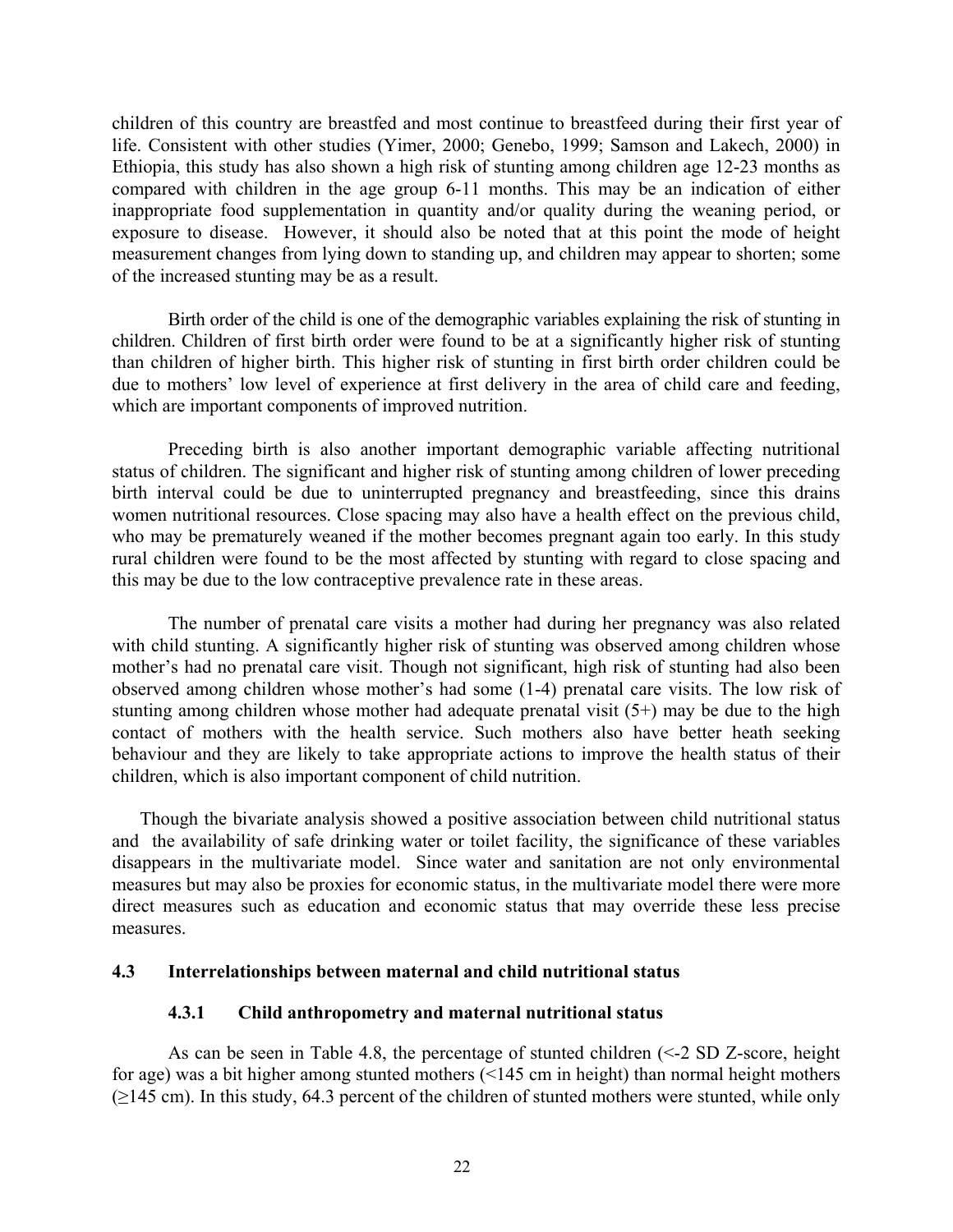47.7 percent of children of normal height mothers were stunted. Similarly, 58.3 percent of the children of short mothers were underweight (weight for age < -2 SD), while 41.7 percent of the children of normal height mothers were underweight. The chi-square  $(\chi^2)$  test of association has also shown that the difference is statistically significant in both cases. On the other hand, no significant statistical difference was observed in the level of wasting in children by mother's nutritional status.

Although the level of stunting, underweight and wasting was also higher in children of malnourished mothers (BMI < 18.5) as compared to well-nourished mothers (BMI  $\geq$  18.5), no significant statistical association was observed. At the national level, more than 55 percent of the children of malnourished mothers were underweight, while 44.9 percent of the children of well-nourished mothers were underweight. Similarly, 17.4 percent of the children of malnourished mothers were wasted, while only 10.8 percent of the children of well nourished mothers were stunted. In both cases the difference was significant and a positive relationship between maternal and child nutritional status was observed. A similar relationship between maternal nutrition and child nutrition was also observed among some sub-Saharan Africa countries (Loaiza, 1997) and here in Ethiopia (Teller and Yimar, 2000).

#### **4.3.2 Size of the child at birth and maternal nutritional status**

Since a larger proportion of Ethiopian women did not know their children's birth weight the analysis of this study is based on the perceived size of the child at birth. As can be seen from Table 4.8, the proportion of small children at birth was higher among malnourished mothers (39.5%) as compared with well-malnourished mothers (35.0%). The results have also shown a higher proportion of big (perceived big) children at birth were from well-nourished mothers as compared to malnourished mothers. However, there were no statistically significant differences found in perceived birth size by mother's stature. Studies in other countries (Shetty and James, 1994; Loaiza, 1997) and in Ethiopia (Teller and Yimer, 2000) have also shown similar findings, implicating mothers with low BMI on average giving birth to babies of low birth weight.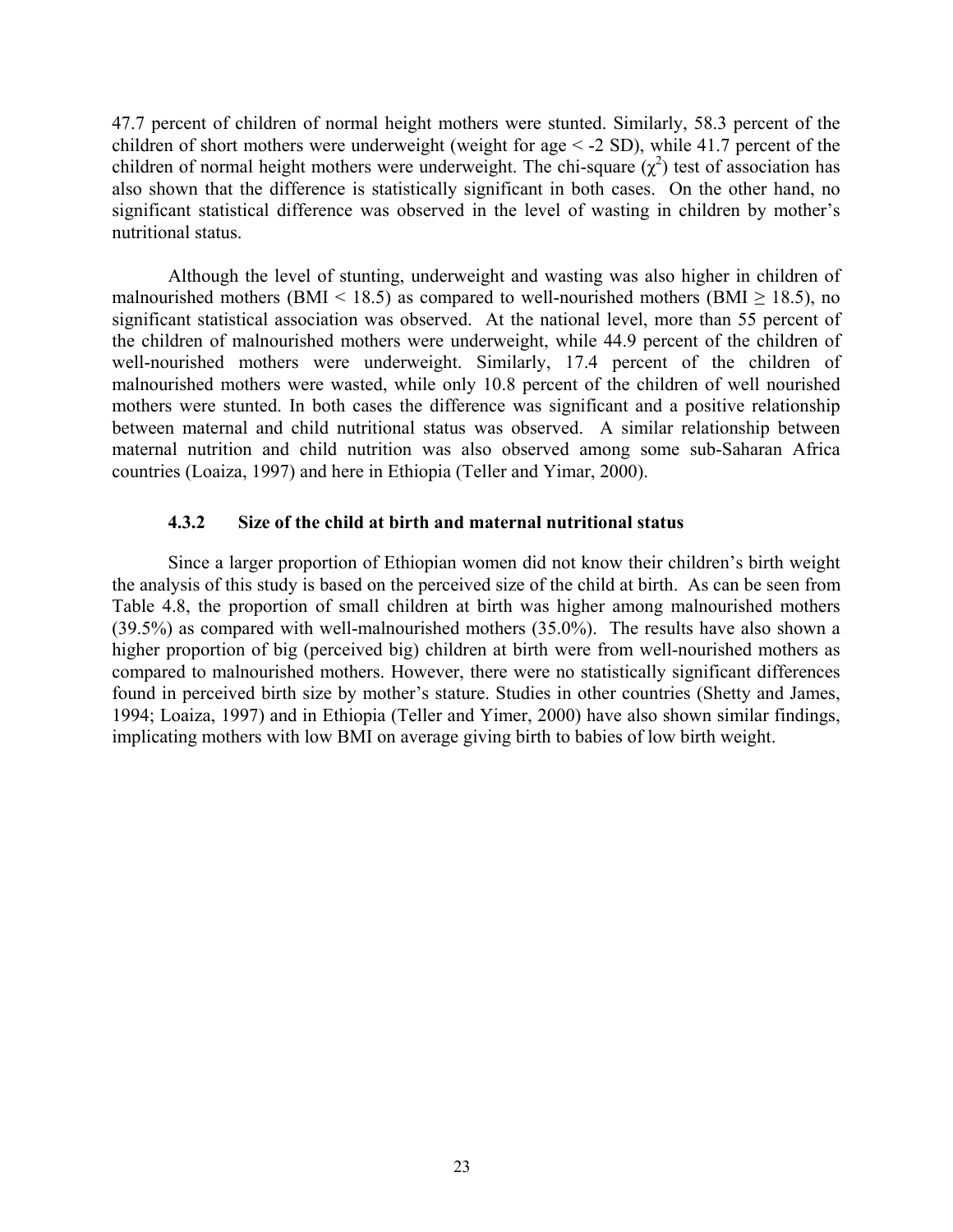|                                       | Number of<br>children | Mother's height (cm)    |                    | Mother's BMI        |                     |
|---------------------------------------|-----------------------|-------------------------|--------------------|---------------------|---------------------|
| Indicator of child nutritional status |                       | Normal<br>$( \geq 145)$ | Stunted<br>(< 145) | Normal<br>(218.5)   | Low BMI<br>(< 18.5) |
| Height-for-age                        |                       |                         |                    |                     |                     |
| Stunted $(< -2 SD$ )                  | 3215                  | 47.7                    | 64.3               | 47.5                | 49.9                |
| Not stunted $( \ge -2 SD )$           | 3478                  | 52.3                    | 35.7               | 52.5                | 50.1                |
|                                       |                       |                         | $\chi^2$ =15.11*** |                     | $\chi^2 = 2.90$     |
| Weight-for-age                        |                       |                         |                    |                     |                     |
| Underweight $(< -2 SD$ )              | 3136                  | 46.6                    | 58.3               | 44.3                | 55.1                |
| Not underweight $(\geq -2$ SD)        | 3557                  | 53.4                    | 41.7               | 55.7                | 44.9                |
|                                       |                       | $\chi^2$ =7.47**        |                    | $\chi^2 = 56.38***$ |                     |
| Weight-for-height                     |                       |                         |                    |                     |                     |
| Wasted $(< -2 SD$ )                   | 827                   | 12.4                    | 10.0               | 10.8                | 17.4                |
| Not wasted $( \ge -2 SD )$            | 5866                  | 87.6                    | 90.0               | 89.2                | 82.6                |
|                                       |                       | $\chi^2 = 0.73$         |                    | $\chi^2$ =48.67***  |                     |
| Perceived size of the child at birth  |                       |                         |                    |                     |                     |
| Small                                 | 2411                  | 36.0                    | 37.1               | 35.0                | 39.5                |
| Average                               | 2431                  | 36.2                    | 39.3               | 36.5                | 35.6                |
| <b>Big</b>                            | 1851                  | 27.8                    | 23.6               | 28.5                | 24.9                |
|                                       |                       | $\chi^2 = 1.26$         |                    | $\chi^2$ =12.53**   |                     |
| Total number of women (6,693)         |                       | 6,553                   | 140                | 5,120               | 1,573               |

Table 4.8 Child nutritional status and perceived size at birth by nutritional status of mothers, 2000 Ethiopia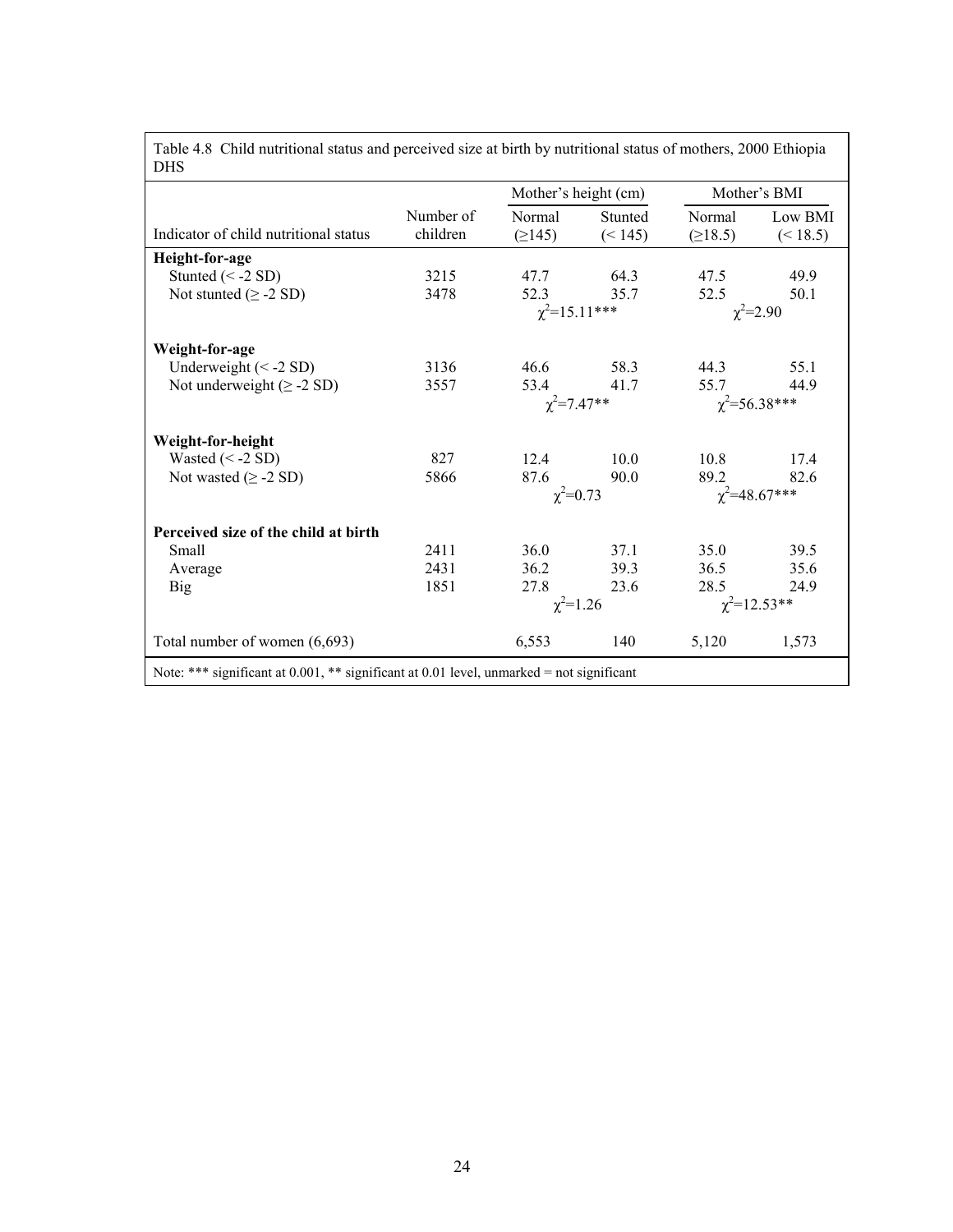#### **5 Conclusion and Policy Implications**

This study found evidence that socioeconomic and demographic variables have a significant influence on the odds of CED in women and malnutrition in children. Region of residence, household economic status, woman's employment status and decisionmaking power over her income, woman's age and marital status are important determinants of CED among reproductive age women (15-49 years). It was also found that household economic status, education of parents, number of prenatal care visits of the mother (as a proxy for access to health services), child's age, birth order and preceding birth interval are important determinants of child stunting.

Based on these and other related findings, this study arrives at the following conclusions to improve women and children nutritional status. Most of the socioeconomic variables affecting the nutritional status of women (mothers) also affect the nutritional status of children. It was also found that there exists a strong association between maternal and child nutritional status and maternal nutritional status and birth weight. This indicates that actions towards improving women and child nutrition should always be integrated for effective utilization of scarce resources and to reduce the intergenerational link (mother-child) of undernutrition.

This study revealed that women and children of very poor or poor (low economic status) households have the highest rates of malnutrition. This may be due to food insecurity in these households that negatively impacts the nutritional status of women and children, in particular, and the other household members in general. Therefore measures should include government action to support the very poor, and to bring about rapid economic growth at the national level. To this effect, it is important to develop community-based interventions giving priority to very poor households as a short-term solution. Urgent implementation of poverty reduction strategies and programs designed by the government of Ethiopia, which are currently at document level, could also serve as a long-term solution to the problem.

It was found that women's employment for cash is an important determinant of her nutritional status. This may be due to women's economic influence within the household through their participation in income-generating activity. On the other hand, a woman's employment does not have a significant effect on improving her children's nutritional status. This may be due to maternal time constraints (due to employment) to care for the child. Therefore, strategies must be developed to increase women's productivity per unit of time both in paid work and in domestic production so that women can increase their incomes without scarifying additional time, their children's welfare, or their own health and nutritional status. This may include introducing appropriate technology, which can both augment income-earning opportunities and reduce time constraints. Employment of traditional and modern appropriate technology allows more time for self-improvement, child care, and community participation. Findings have also shown that women's autonomy in deciding their cash income is to be spent, in the rural areas, makes an important contribution to improving their nutritional status. Supporting institutions seeking to empower rural women could therefore be important interventions to improve their nutrition status.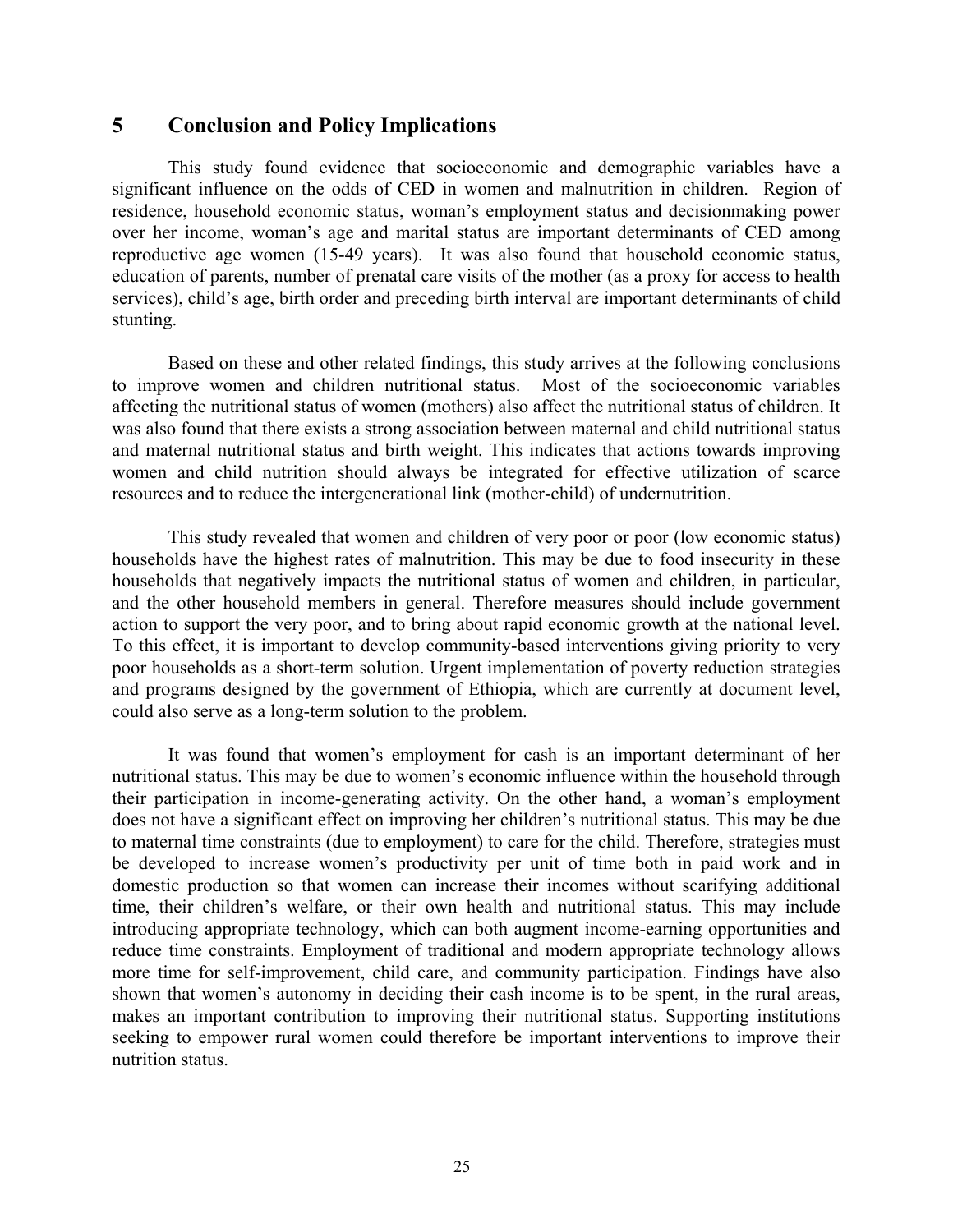The findings of the study show that the risk of CED is significantly higher among never married (single) and adolescent (15-19 years) women. Evidence also showed that never married women in Ethiopia constitute 24.0 percent of the women in the reproductive age group (15-49), while 70.0 percent of the never married women were in the adolescent age group 15-19 years (CSA and ORC Macro, 2000). This shows that malnutrition due to CED is worse among the never-married adolescent age group. Therefore, it may be necessary to create greater access to health services and awareness about the importance of health services and nutrition education and micronutrient supplementation among never-married adolescent girls (15-19 years) residing in rural areas. Strategies to improve women's nutrition in general and that of adolescent girls in particular must create awareness and demand for services, not only by young never-married girls and the women themselves, but also by the community at large. Since adolescents should receive information, education, and counseling about their health care; assessment of existing infrastructures to efficiently address the adolescent girls' reproductive health is also important. Besides, with respect to CED on adolescents in general and never married adolescents in particular; much has not been done in this country. It is therefore necessary to undertake further research on these groups of women (especially in rural areas) that involves their behavior, feeding, workload and health care practices.

Contrary to what was found in Kenya, Malawi, Namibia and Zimbabwe and in agreement with many other DHS countries (Loaiza, 1997), findings of this study showed that there was no significant difference in the risk of CED in women by their education level. Even in the medium or higher economic status households, there was no difference in the nutritional risk due to education. This indicates the overriding influence of poverty on nutritional status of women and the low level of education of women. It should be noted that over 70 percent of women reported having no education. It is therefore necessary to promote universal education of girls and women. The results showed that education of parents is one of the important determinants of children's nutritional status. Children of educated parents are at a lower risk of malnutrition, if the risks observed for other variables are eliminated. This indicates that parents who receive even a minimal basic education (even in the poor households) are generally more aware than those who are not educated of the need to utilize available resources for the improvement of the nutritional status of their children. It is therefore imperative that young girls and boys be enrolled in compulsory primary school education and opportunities should also be given to adult women and men to take part in non-formal education. Health and nutrition education should also be an integral part of the education process.

Close spacing of births, i.e. having a preceding birth interval of less than 24 months, showed a significant nutritional deficit in the younger children, particularly in the rural areas. This may be associated with risk factors such as mothers' inadequate capacity for caring for her children. The mother herself may be biologically depleted from too frequent births, and this could also negatively affect the nutritional status of the newborn baby as a result of the intergenerational link. Therefore, access to services for child spacing could benefit the youngest child and the mother. Prolonging the intervals between births, through increasing demand for family planning and/or fulfilling unmet need for family planning, could be important elements of strategies to improve child nutrition.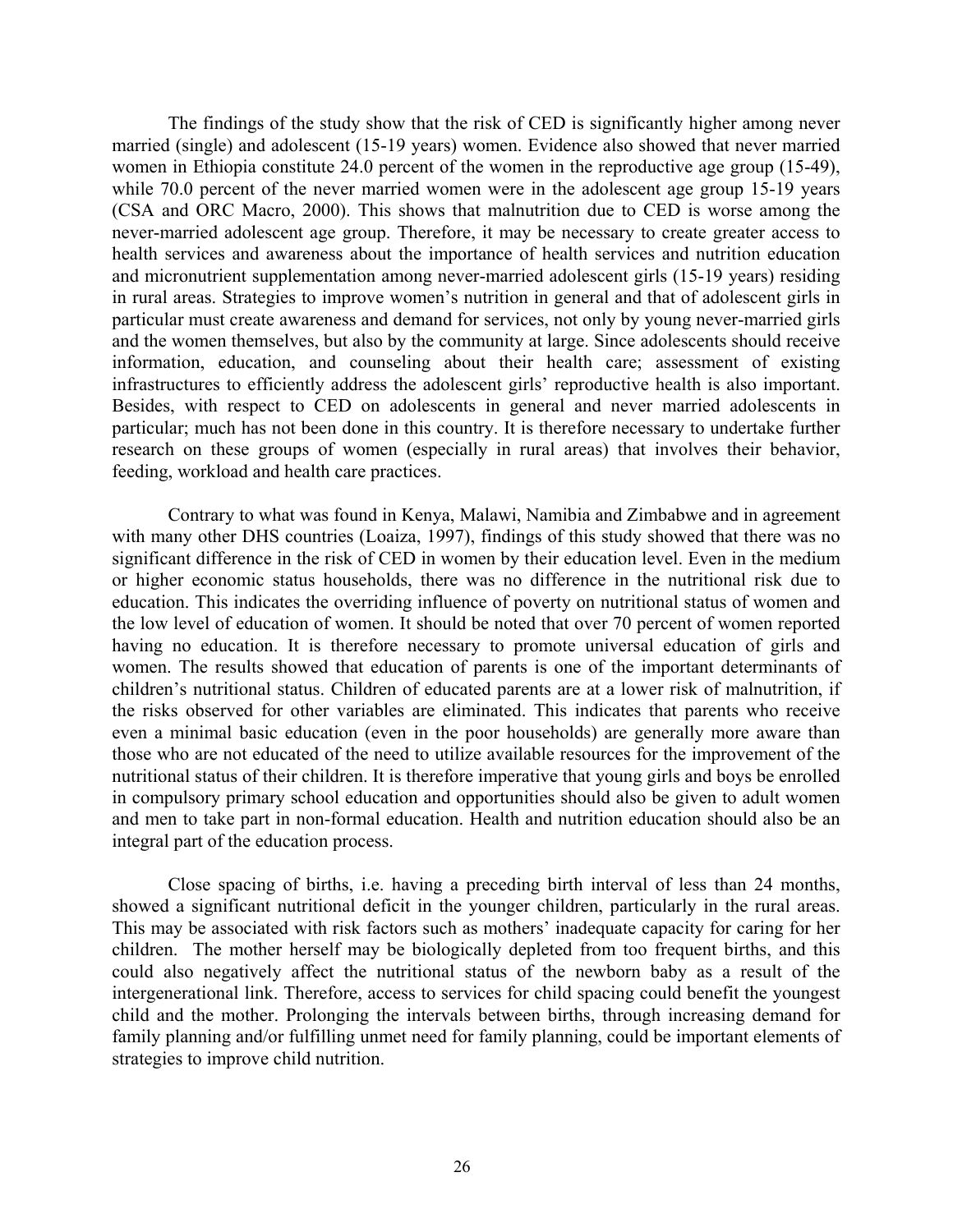In developing countries like Ethiopia, the age at introduction of weaning foods is of public health importance because of the risk of diseases, particularly diarrhea, from contaminated weaning foods and the risk of growth faltering and malnutrition from delayed weaning. This study has also indicated that exclusive breastfeeding up to 6 months of age is not widely practiced nor is the timely introduction of weaning foods at about 6 months. Therefore, education with this regard is also important intervention.

Women in Affar, Somali, Gambella and Benishangul-Gumuz regions were found to be at higher odds of CED. Tigray, Amhara and SNNP regions were also found to be the most affected by child stunting. Therefore, further research on socio-cultural practices, intra-household food distribution, women's workload, seasonal food insecurity, and other related factors is suggested.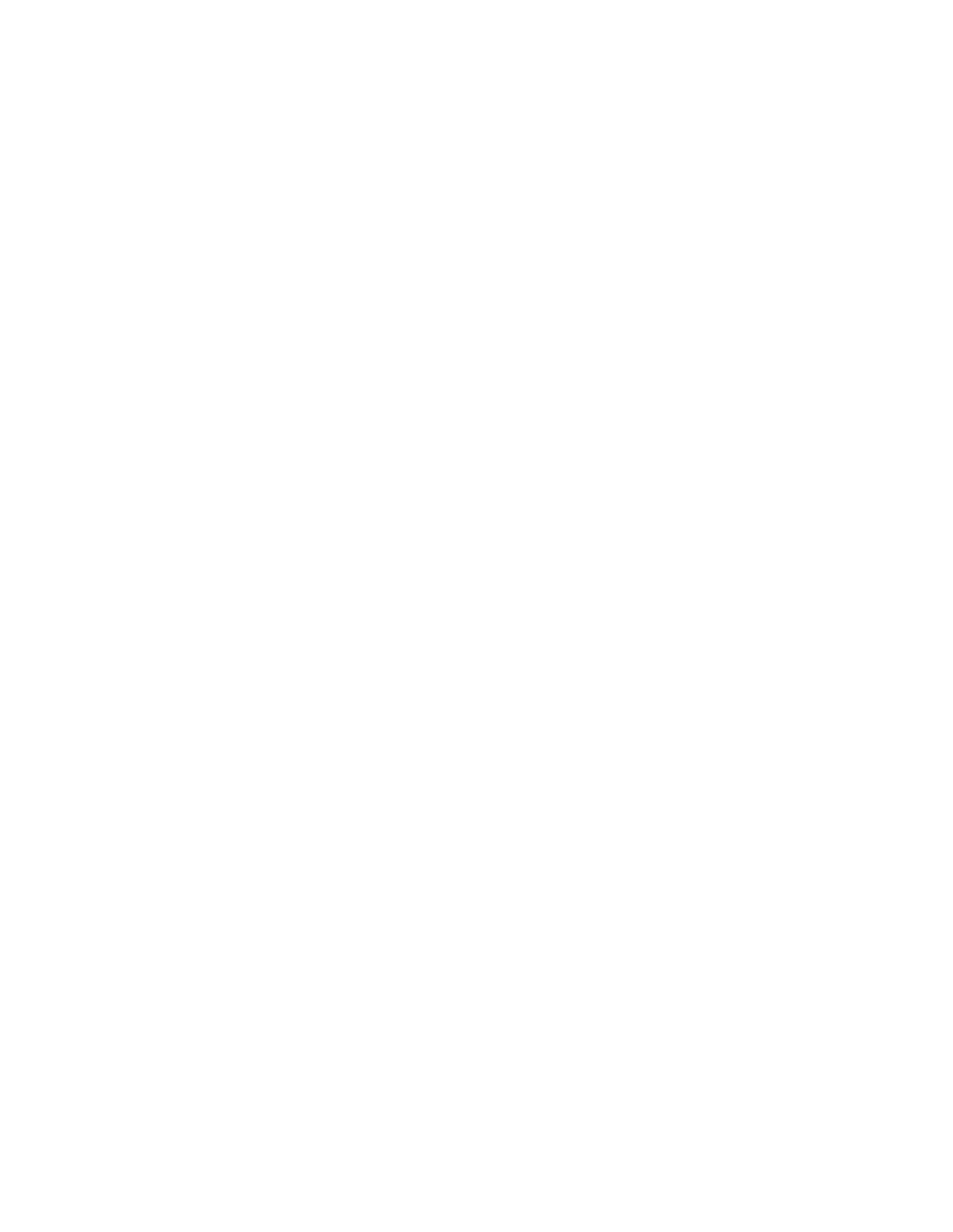## **REFERENCES**

Abbi, R., P. Christian, S. Gujral, and T. Gopaldas. 1991. The impact of maternal work on the nutrition and health status of children. *Food and Nutrition Bulletin* 13(1):20-24.

Administration Committee on Coordination–Sub-Committee on Nutrition (ACC/SCN). 1990. *Women and nutrition.* Symposium report, Nutrition Policy Discussion Paper No. 6.

Administration Committee on Coordination–Sub-Committee on Nutrition (ACC/SCN). 1991. *Nutrition–Relevant actions.* State of the Art Series, Nutrition Policy Discussion Paper No. 10.

Administration Committee on Coordination–Sub-Committee on Nutrition (ACC/SCN). 1992. *Second report on the world nutrition situation,* Vol. 1 & 2, *Global and regional results*. New York: ACC/SCN.

Administration Committee on Coordination–Sub-Committee on Nutrition (ACC/SCN). 2000. *Fourth report on the world nutrition situation.* Geneva: ACC/SCN in collaboration with the International Food Policy Research Institute.

Aguillion, D.B., M.M. Caedo, J.C. Arnold, and R.W. Engel. 1982. The relationship of family characteristics to the nutritional status of preschool children. *Food & Nutrition Bulletin* 4(4):5- 12.

Aschalew, G. 2000. Determinants of nutritional status of children in Amhara Region: A case study of Misrak Gojjam and Semen Wello Zones. M.Sc Thesis, DTRC/IDR, AAU.

Central Statistical Authority (CSA) [Ethiopia] and ORC Macro. 2001. *Ethiopia Demographic and Health Survey 2000*. Addis Ababa, Ethiopia and Calverton, Maryland, USA: CSA and ORC Macro.

Engle, P.L. 1992. Care and child nutrition. Theme paper for the international conference on nutrition (ICN): Paper prepared for nutrition section, UNICEF, New York

Engle, P.L., and P. Menon. 1996. *Urbanization and care giving: Evidence from south and eastern Africa*. San Luis, California: Department of Psychology and Human Development, California Polytechnic, Stat. University. pp 4-24.

Ferro-Luzzi, A., C. Scaccini, S. Taffese, B. Aberra, and T. Demeke**.** 1990. Seasonal energy deficiency in Ethiopian rural women. *European Journal of Clinical Nutrition* 44(Supp.1).

Genebo, T., Girma, W., Hadir, J. and T. Demmissie. 1998. Factors contributing to positive and negative deviance in child nutrition in Ziggbaboto, Guragie Zone South Ethiopia. *Ethiopian Journal of Health Development* 12(2):69-73.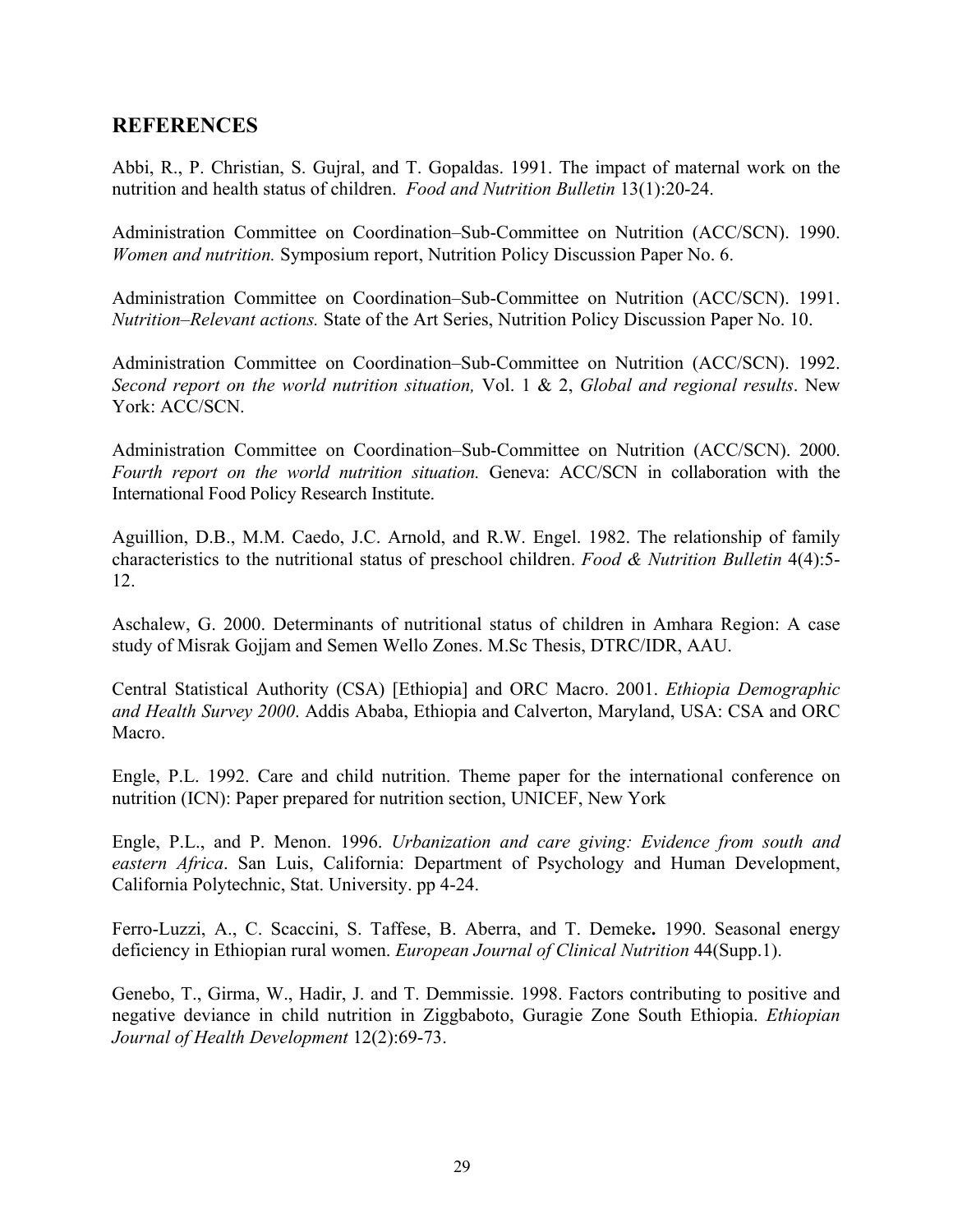Genebo, T., W. Girma, J. Hadir, and T. Demmissie. 1999. The association of children's nutritional status to maternal education in Ziggbaboto, Guragie Zone South Ethiopia*. Ethiopian Journal of Health Development* 13(1):55-61.

Getaneh, T., A. Assefa, and, Z. Taddesse. 1998. Protein energy malnutrition in urban children: Prevalence and determinants. *Eth. Med. J.* 36(3).

Ghana Statistical Service (GSS), and Macro International Inc. (MI). 1999 *Ghana Demographic and Health Survey 1998.* Calverton, Maryland, USA: GSS and MI.

James, W.P.T., et al. 1988. Definition of chronic energy deficiency in adults: Report of the working party of the international Dietary Energy Consultative Group. *European Journal of Clinical Nutrition* 42.

Jeyaseelan, L. 1997. Risk factors for malnutrition in south India children. *Journal of Biosocial Science* 1: 93-100.

Kennedy, E., and L. Haddad. 1991. Food security and nutrition, 1971-1991: Lessons learned and future priorities. Testimony before the U.S. House of Representatives, Select Committee on Hunger.

Krasovec, K., and M.A. Anderson. 1991. *Maternal nutrition and pregnancy outcomes: Anthropometric assessment.* Scientific Publication No. 529. Washington D.C.: Pan American Health Organization.

Leslie, J. 1988. Women's work and child nutrition in the third world. *World Development* 16(1).

Lindsay, Allen, and Stuart Gillespie. 2001. *What works? A review of the efficacy and effectiveness of nutrition interventions.* UN ACC/SCN and Asian Development Bank.

Loaiza, Edilberto. 1997. *Maternal nutritional status.* DHS Comparative Studies No. 24, Calverton, Maryland, USA: Macro International Inc.

McGuire, J.B., and B.M. Popkin. 1989. *Increasing women's resources for nutrition in developing countries.* 15<sup>th</sup> session of the ACC/SCN, New York.

Ministry of Planning Economic Development (MOPED).1999. *Poverty situation in Ethiopia*. Welfare Monitoring Unit, Addis Ababa, Ethiopia.

National Council for Population and Development (NCPD), Central Bureau of Statistics (CBS) (Office of the Vice President and Ministry of Planning and National Development [Kenya]), and Macro International Inc. (MI). 1994. *Kenya Demographic and Health Survey 1993.* Calverton, Maryland, USA: NCPD, CBS, and MI.

ORC Macro. 2001. *Nutrition of young children and mothers in Ethiopia 2000*. Africa nutrition chart book. Calverton, Maryland, USA: ORC Macro.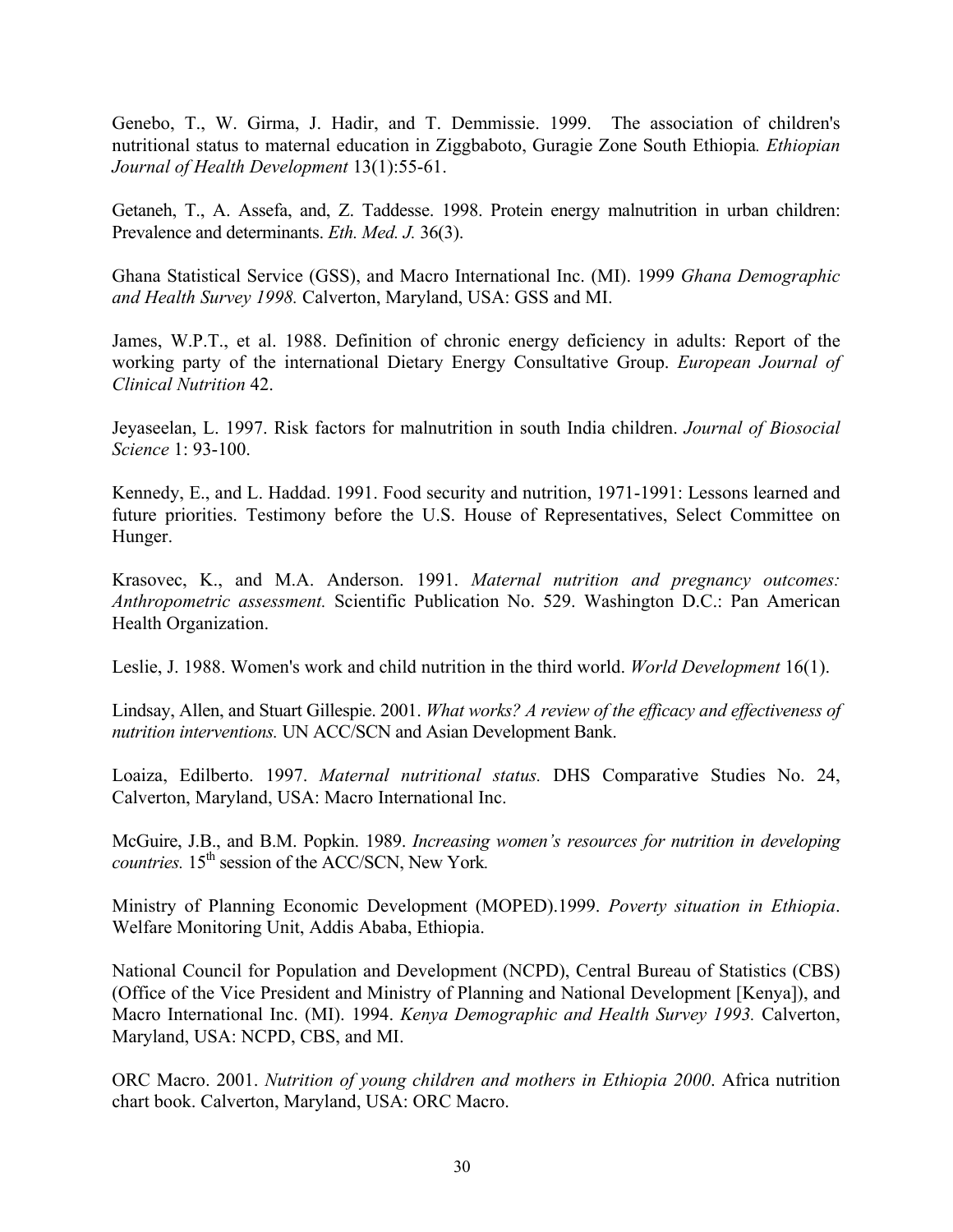Pelletier, D.L., E.A. Frongillo, Jr., D.G. Schroeder, and J.P. Habicht. 1994. A methodology for estimating the contribution of malnutrition to child mortality in developing countries. *Journal of Nutrition* 124 (124 suppl.): 2106S-2122S.

Popkin, B.M. 1980. Time allocation of the mother and child nutrition. *Ecology of Food and Nutrition* 9:1-14.

Popkin, B.M., and E.Z. Bisgrove. 1988. Urbanization and nutrition in low income countries. *Food and Nutrition Bulletin* 10(1):3-4.

Rotimi, C., I. Okosun , L. Johnson, E. Owoaje, T. Lawoyin, M. Asuzu, J. Kaufman, A. Adeyemo, and R. Cooper. 1999. The distribution and mortality impact of chronic energy deficiency among adult Nigerian men and women. *European Journal of Clinical Nutrition* 53:734-739.

Samson, T. and G. Lakech. 2000**.** Malnutrition and enteric parasites among under five children in Aynalem village, Tigray. *Ethiopian Journal of Health Development* 14(1):67-75.

Shetty, P.S., and W.P.T. James. 1994. *Body mass index: A measure of chronic energy deficiency in adults.* Food and Nutrition Paper No. 56. Rome: FAO.

Sommerfelt, A. Elizabeth, and S. Kathryn. 1994. *Children's nutritional status*. DHS Comparative Studies No. 12. Calverton, Maryland, USA: Macro International Inc.

Statistics Department [Uganda], and Macro International Inc. 1996. *Uganda Demographic and Health Survey 1995.* Calverton, Maryland, USA: Macro International Inc.

Teller, H., and G. Yimar. 2000. Levels and determinants of malnutrition in adolescent and adult women in southern Ethiopia. *Ethiopian Journal of Health Development* 14(1):57-66.

United Nations Children's Fund (UNICEF). 1990. *Strategies of improving nutrition of children and women in developing countries*. New York: UNICEF.

United Nations Children's Fund (UNICEF), Ethiopia. 1993. *Children & women in Ethiopia, A situation report*. Addis Ababa, Ethiopia: UNICEF.

Von Braun, J., and E. Kennedy. 1986. *Commercialization of subsistence agriculture: Income and nutritional effects in developing countries.* Working Papers on Commercialization of Agriculture and Nutrition No. 1. Washington, D.C.: International Food Policy Research Institute*.* 

World Bank. 1994. *A new agenda for women's health and nutrition*. Washington, D.C.: The World Bank.

Yimer, G. 2000**.** Malnutrition among children in southern Ethiopia: Levels and risk factors*. Ethiopian Journal of Health Development* 14(3):283-292.